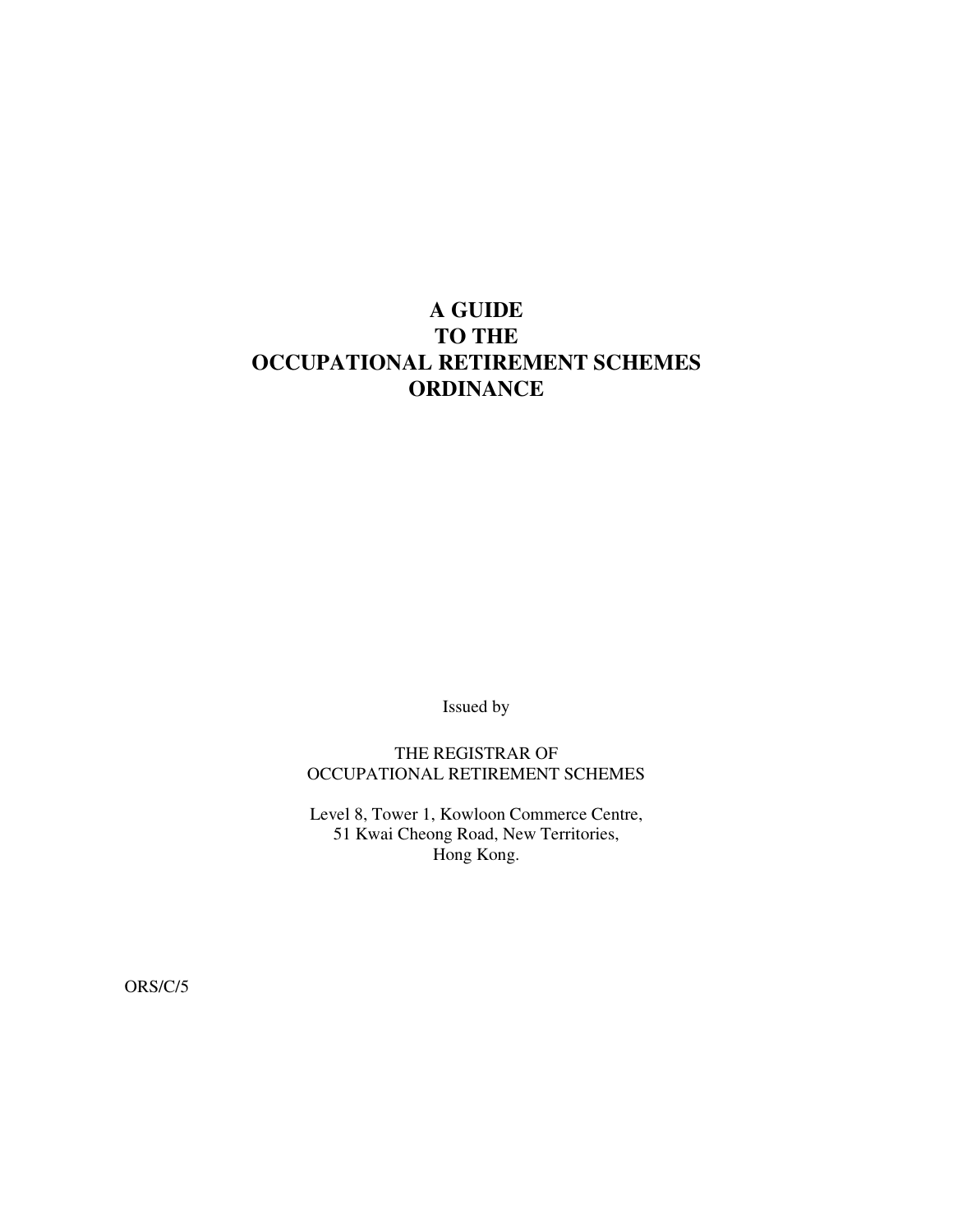#### **PREFACE**

This booklet is issued for the purpose of assisting employers, employees, and persons involved in the administration of occupational retirement schemes which may be subject to the registration and other requirements of the Occupational Retirement Schemes Ordinance ("the Ordinance"). It also highlights the main provisions of the Ordinance and the obligations of the various parties concerned.

This guide serves only for explanatory purposes and will not be legally binding. The reader should refer to the appropriate sections of the Ordinance for details of the statutory obligations contained therein. Professional or legal advice should be sought where there are doubts in the interpretation of the Ordinance or the guide.

General enquiries in connection with this guide may be made to:

 The Registrar of Occupational Retirement Schemes, Level 8, Kowloon Commerce Centre, 51 Kwai Cheong Road, Kwai Chung, New Territories, HONG KONG.

| Enquiry Hotline: 2918 0102 |                                   |
|----------------------------|-----------------------------------|
| Facsimile : 3146 7374      |                                   |
|                            | E-mail Address : mpfa@mpfa.org.hk |
| Website                    | : $http://www.mpfa.org.hk$        |

#### THE REGISTRAR OF OCCUPATIONAL RETIREMENT SCHEMES

| <b>First Edition</b>   | September 1993   |
|------------------------|------------------|
| <b>Revised Edition</b> | September 1995   |
| <b>Second Edition</b>  | February1998     |
| Third Version          | March 2012       |
| <b>Fourth Version</b>  | June 2017        |
| <b>Fifth Version</b>   | <b>July 2017</b> |
| <b>Sixth Version</b>   | April 2019       |
| Seventh Version        | January 2021     |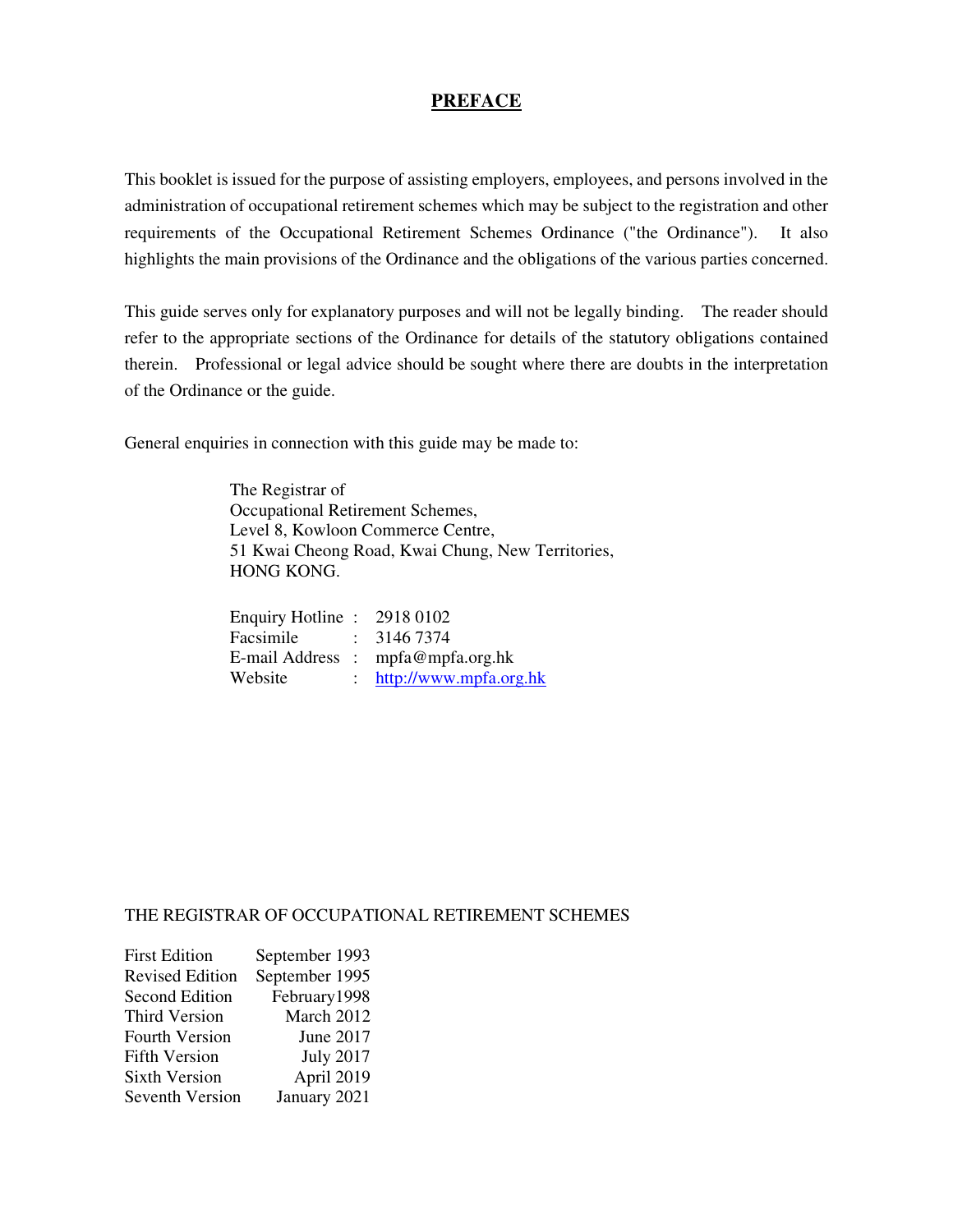# **CONTENTS**

|    | <b>Chapter</b>   |                                                                              | Page      |  |  |
|----|------------------|------------------------------------------------------------------------------|-----------|--|--|
| 1. |                  | MAJOR PROVISIONS OF THE OCCUPATIONAL RETIREMENT<br><b>SCHEMES ORDINANCE</b>  | 1         |  |  |
|    | Paragraph        |                                                                              |           |  |  |
|    | $1 - 2$          | Introduction                                                                 | 1         |  |  |
|    | $3 - 6$          | The ambit of the Ordinance                                                   | $1 - 3$   |  |  |
|    | $7 - 8$          | Requirements for Registration/Exemption                                      | 3         |  |  |
|    | $9 - 10$         | Types of occupational retirement schemes                                     | $3 - 4$   |  |  |
|    |                  | Defined Contribution Schemes and<br><b>Defined Benefit Schemes</b>           |           |  |  |
|    |                  | Schemes participating in a "Pooling Agreement"<br>Meaning of eligible person | 4         |  |  |
|    | $11 - 13$<br>14  | Special provisions for group scheme covering group<br>companies              | 4         |  |  |
|    | $15 - 16$        | Obligations of the Relevant Employer                                         | $5 - 6$   |  |  |
|    | $17 - 22$        | Role of the Professionals                                                    | $6 - 7$   |  |  |
|    |                  | The Solicitor<br>The Auditor<br>The Actuary                                  |           |  |  |
|    | $23 - 31$        | Role of other persons in relation to the scheme                              | $8 - 11$  |  |  |
|    |                  | The Administrator<br>The Designated Person                                   |           |  |  |
|    | $32 - 33$        | <b>Consultative Committees</b>                                               | 12        |  |  |
|    | 34               | The Register                                                                 | 12        |  |  |
| 2. | <b>EXEMPTION</b> | 13                                                                           |           |  |  |
|    | Paragraph        |                                                                              |           |  |  |
|    | $36 - 37$        | What schemes may be exempted from the Ordinance?                             | $13 - 14$ |  |  |
|    | $38 - 39$        | <b>Application for Exemption</b>                                             | 14        |  |  |
|    | 40               | Fees                                                                         | 14        |  |  |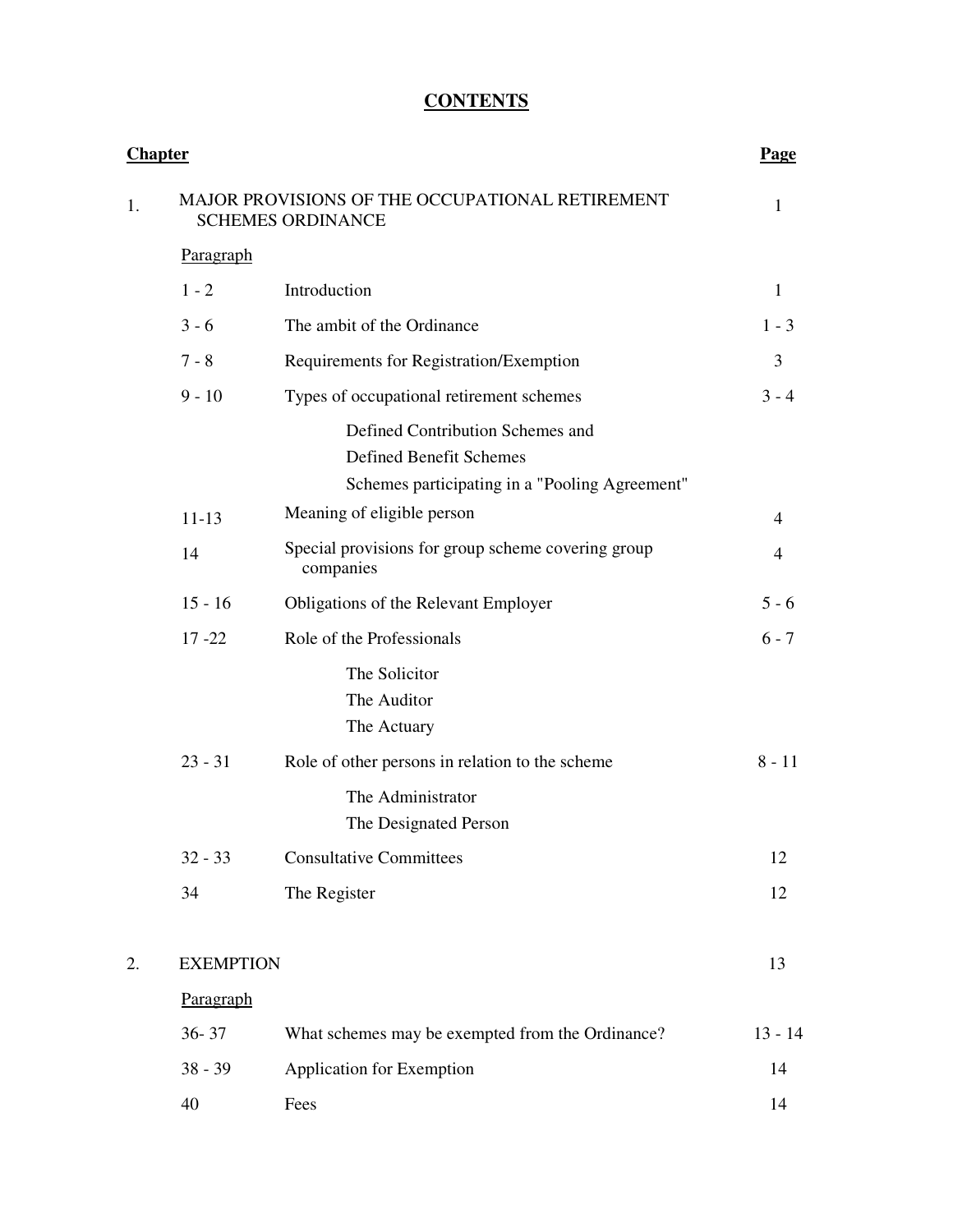#### **Chapter** Page **Page**

| 3. | <b>REGISTRATION</b> |                                                                        | 15        |
|----|---------------------|------------------------------------------------------------------------|-----------|
|    | Paragraph           |                                                                        |           |
|    | 42                  | What schemes may be registered?                                        | 15        |
|    | 43                  | <b>Insurance Arrangements</b>                                          | 16        |
|    | $44 - 45$           | Registration of schemes participating in a pooling agreement           | 16        |
|    | 46                  | Who should apply for registration?                                     | 17        |
|    | 47                  | Documents required to be submitted for application for<br>registration | $17 - 18$ |
|    | 48                  | Fees                                                                   | 18        |
|    | $49 - 50$           | <b>Registration Criteria</b>                                           | $18 - 19$ |
| 4. | Paragraph           | BASIC REQUIREMENTS FOR ORSO SCHEMES                                    | 20        |
|    | 52                  | For Exempted Schemes                                                   | $20 - 21$ |
|    |                     |                                                                        |           |
|    |                     | Provision of information annually<br>a.                                |           |
|    |                     | b. Notification of changes<br>c. Settlement of periodic fees           |           |
|    |                     |                                                                        |           |
|    | 53                  | For Registered Schemes                                                 | $22 - 26$ |
|    |                     | Assets<br>a.                                                           |           |
|    |                     | Trusteeship<br>b.                                                      |           |
|    |                     | c. Investment                                                          |           |
|    |                     | Funding<br>d.                                                          |           |
|    |                     | Transfer of benefits<br>e.                                             |           |
|    |                     | f.<br>Annual Return / Actuarial Certificate                            |           |
|    |                     | Annual written statement by employer<br>g.                             |           |
|    |                     | Disclosure of information<br>h.                                        |           |
|    |                     | i.<br>Notification of changes                                          |           |
|    |                     | Notification of reportable events<br>$\mathbf{j}$ .                    |           |
|    |                     | Settlement of Periodic Fee<br>k.                                       |           |
|    |                     |                                                                        |           |

l. Termination / Winding up of Registered Scheme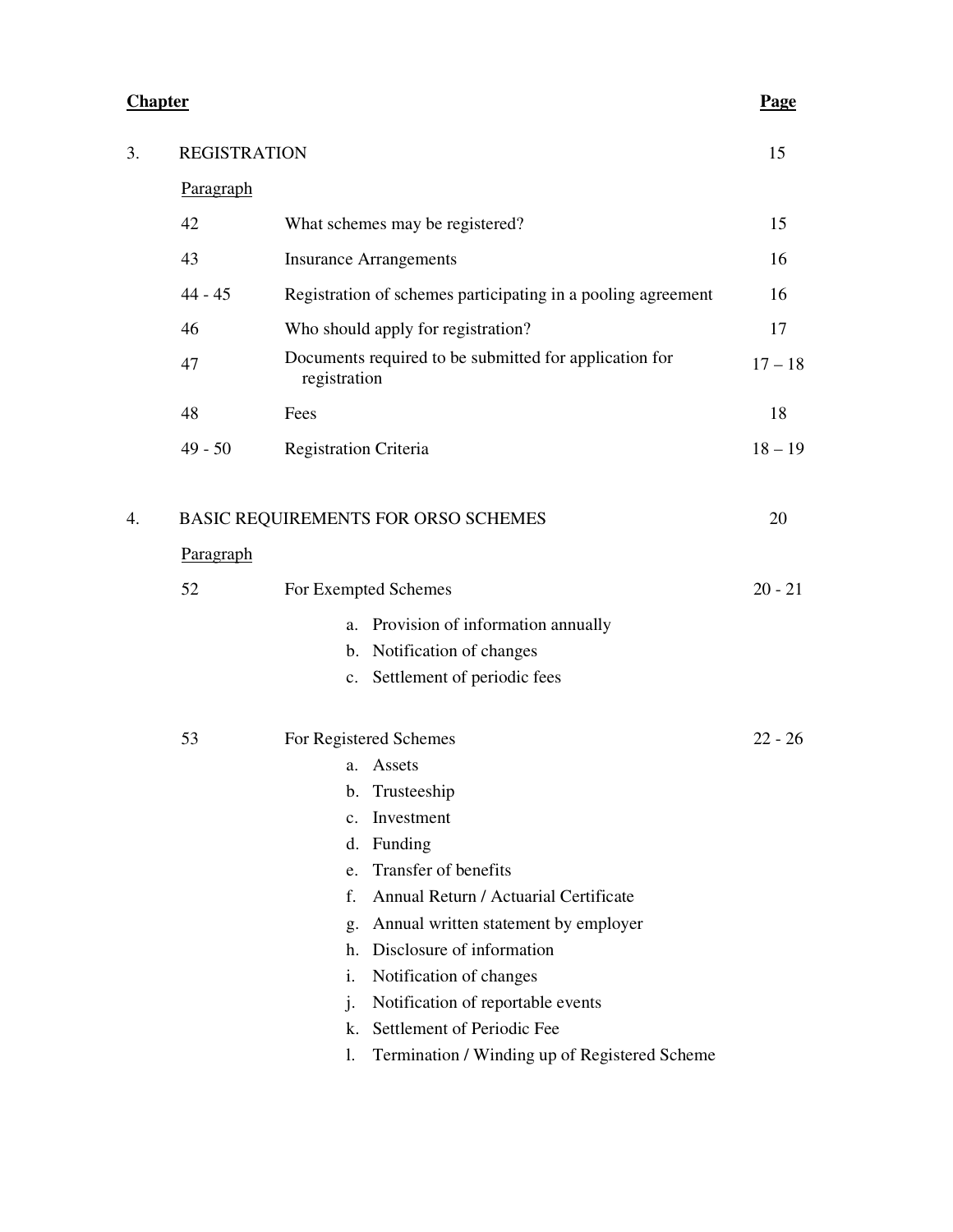| <b>Chapter</b> | <u>Page</u> |
|----------------|-------------|
|----------------|-------------|

| .5. | <b>JURISDICTION OF THE HONG KONG COURTS</b> |                                               |           |  |  |
|-----|---------------------------------------------|-----------------------------------------------|-----------|--|--|
| 6.  | POWERS OF THE REGISTRAR TO INTERVENE        |                                               |           |  |  |
|     | Paragraph                                   |                                               |           |  |  |
|     | $57 - 58$                                   | For Exempted Schemes                          | $28 - 29$ |  |  |
|     | $59 - 64$                                   | For Registered Schemes                        | $29 - 32$ |  |  |
|     |                                             | Enforcement by de-registration and winding up |           |  |  |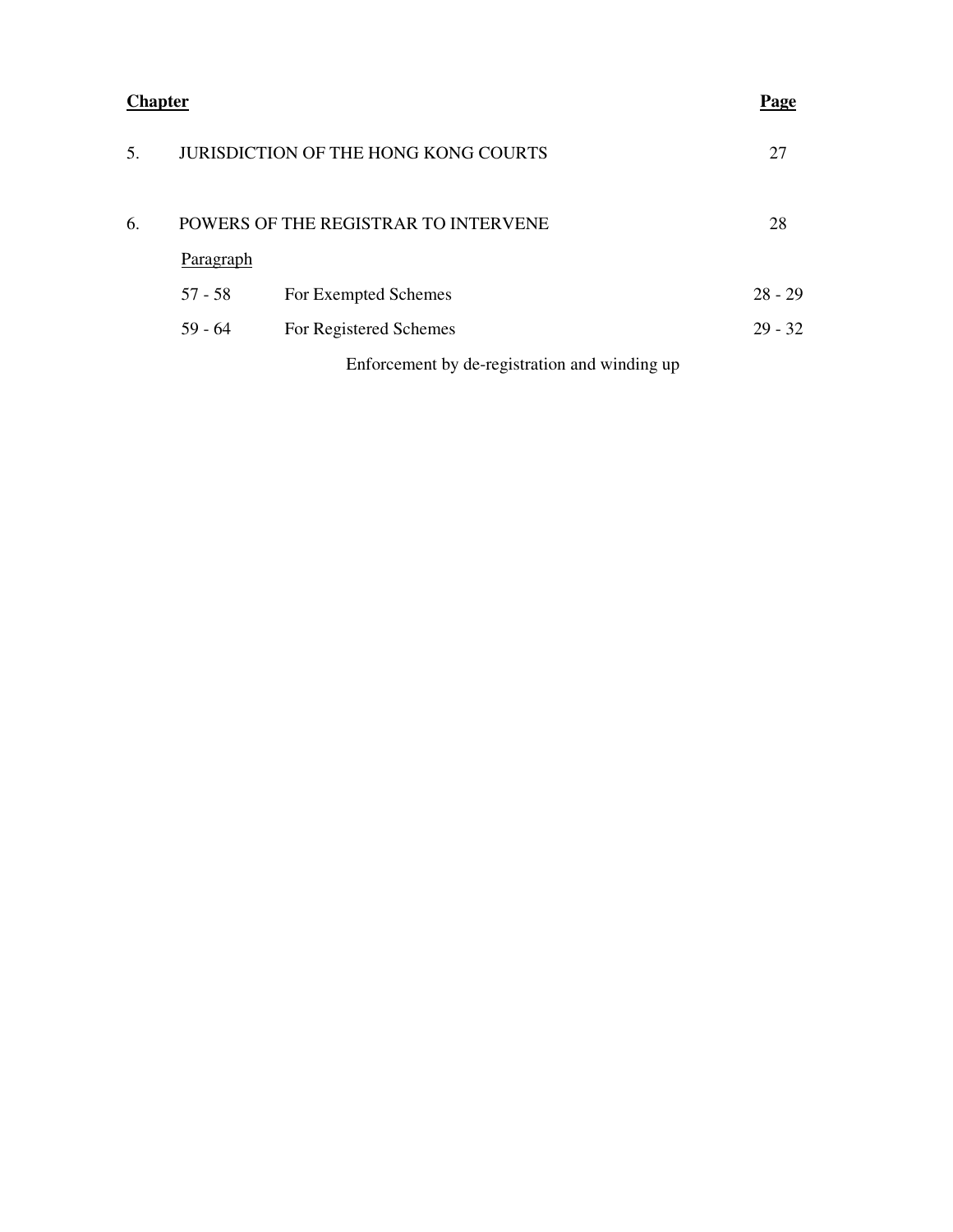# **Appendix**

- I. Chart for Administrator
- II. Chart for Designated Person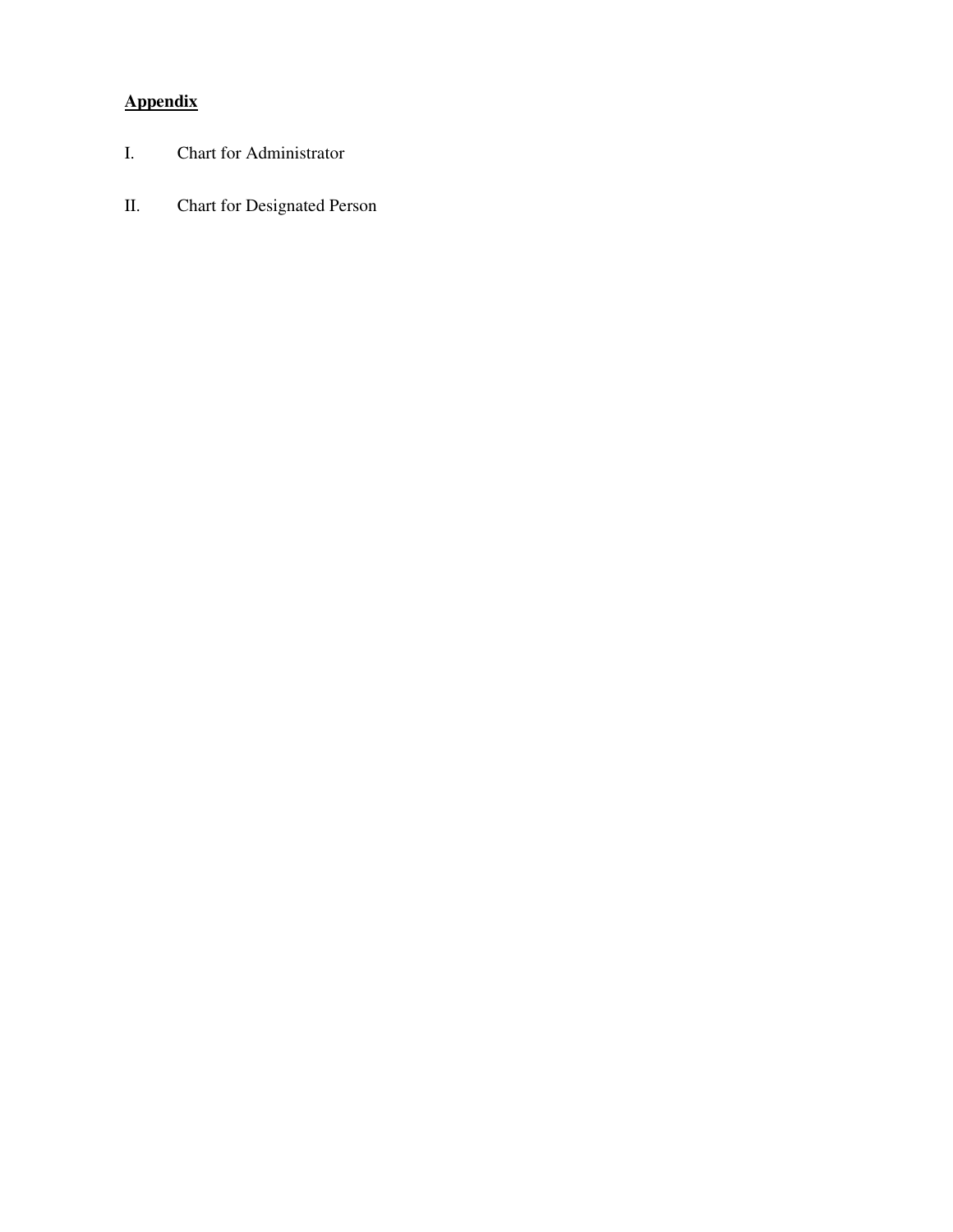# CHAPTER 1

# **MAJOR PROVISIONS OF THE OCCUPATIONAL RETIREMENT SCHEMES ORDINANCE**

#### **Introduction**

1. The Occupational Retirement Schemes Ordinance ("the Ordinance") which was enacted on 31 December 1992, came into operation on 15 October 1993. Subsequent to its enactment, the Ordinance was amended by consequential amendments under the Insurance Companies (Amendment) Ordinance 1993, the Inland Revenue (Amendment) (No. 5) Ordinance 1993, the Occupational Retirement Schemes (Amendment) Ordinance 1995, and the Occupational Retirement Schemes (Amendment) Ordinance 2020. The Ordinance is also supported by subsidiary legislation in the form of rules made by the Registrar of Occupational Retirement Schemes ("the Registrar") for the better administration of the Ordinance. The Ordinance's objective is to establish a registration system for voluntarily established occupational retirement schemes, to ensure that such schemes are properly regulated, and to provide greater certainty that retirement scheme benefits promised to employees will be paid when they fall due.

2. The Ordinance does not compel employers to set up occupational retirement schemes nor does it specify any minimum level of benefits. However, there are the following merits for the employer to set up a retirement scheme for his employees:

- (a) to provide an alternative means to fulfil the employer's obligations to make long service payments and severance payments under the Employment Ordinance;
- (b) to enjoy the tax relief available under the Inland Revenue Ordinance in respect of the contributions made by the employer to a registered or exempted scheme; and
- (c) to provide incentive for attracting and retaining quality staff.

#### **The ambit of the Ordinance**

3. The Ordinance applies to all schemes operated in and from Hong Kong. Offshore schemes (i.e. schemes whose domicile is outside Hong Kong and the scheme or trust is governed by a foreign system of law) providing benefits to members employed in Hong Kong are also covered by the Ordinance.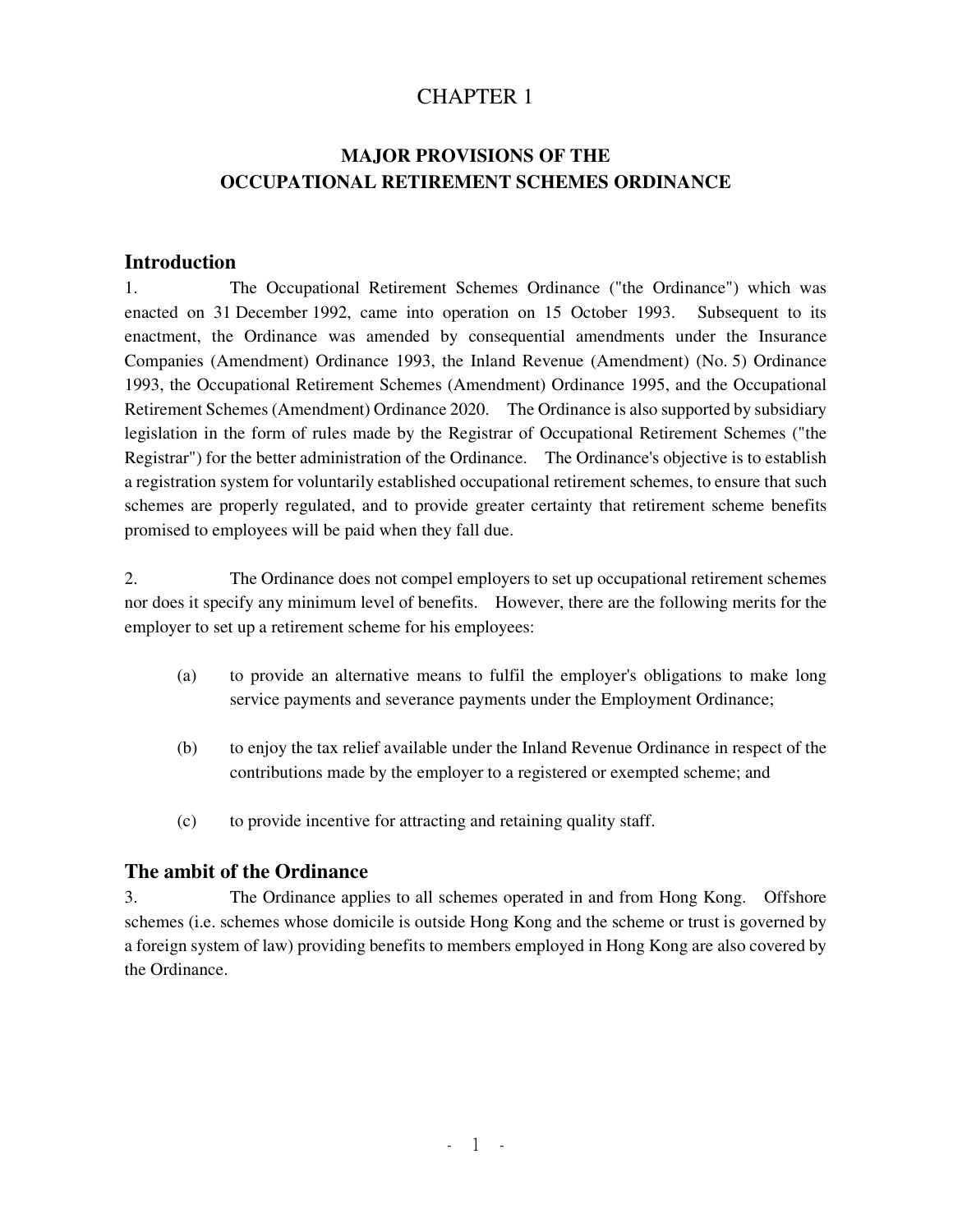4. The term "occupational retirement scheme" is defined under section 2(1) of the Ordinance as:

"Occupational retirement scheme means subject to subsection (6) any scheme, not being a contract of insurance under which benefits are payable only upon the death or disability of the insured, which -

- (a) is comprised in one or more instruments or agreements;
- (b) has or is capable of having effect in relation to one or more descriptions or categories of employment so as to provide benefits, in the form of pensions, allowances, gratuities or other payments, payable on termination of service, death or retirement, to or in respect of persons gainfully employed (whether in Hong Kong or elsewhere) under a contract of service in any employment; and
- (c) by its terms limits membership of the scheme to eligible persons, and includes, where the context admits, a proposed such scheme."

According to this definition, a stand-alone group life insurance policy under which death or disability benefits are payable upon the death or disability of an assured employee shall not be regarded as an occupational retirement scheme.

On the other hand, section 2(6) of the Ordinance provides that -

- "(a) A contract of employment shall not be regarded as an occupational retirement scheme by reason solely that under the contract the employer concerned agrees to pay a gratuity to the employee concerned on the termination of the contract and the period of employment to which the contract relates does not exceed four years.
- (b) Where
	- (i) a contract described in paragraph (a) terminates;
	- (ii) the employee concerned is subsequently employed, whether with or without a break in service, by the same employer under another contract; and
	- (iii) the gratuity payable under the terminated contract is not paid in full within six months of such termination, or though such gratuity is so paid the whole or a substantial part of it is repaid by the employee to the employer,

that other contract shall be regarded as an occupational retirement scheme."

Accordingly, successive contracts of such kind each having a term not exceeding four years shall be regarded as an occupational retirement scheme if the whole or a substantial part of the endof-contract gratuity payable under the terminated contract has been withheld by the employer and the employee is in fact not paid.

5. The Ordinance excludes schemes contained in or established by any other Ordinance and also those schemes set up by the government of a country or territory outside Hong Kong or its agency or undertaking not operating for the purpose of gain.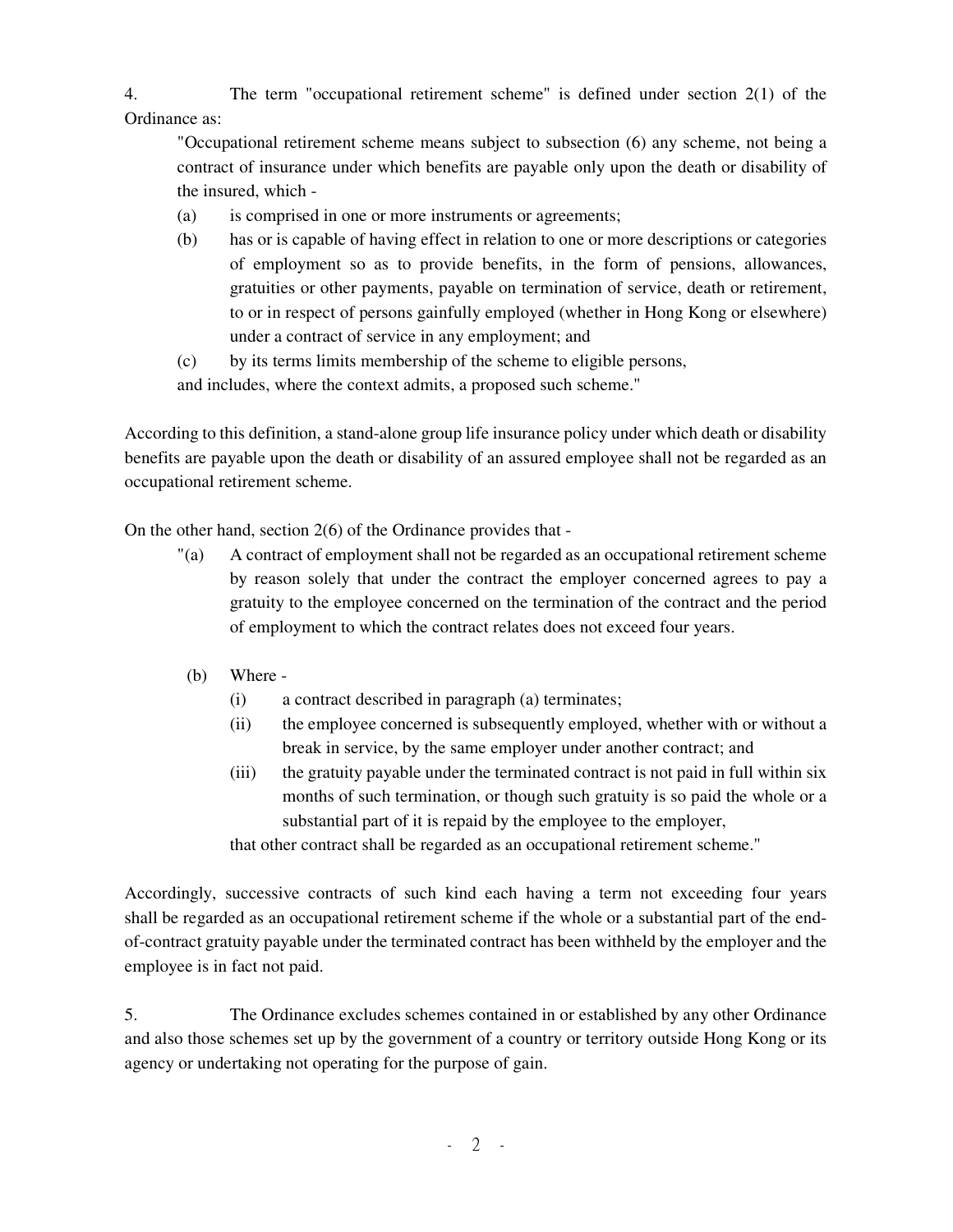6. On the other hand, the Ordinance also exempts certain schemes from the regulatory requirements. More information about the exemption provisions is provided in Chapter 2 of this guide.

# **Requirements for Registration/Exemption**

7. Employers who operate occupational retirement schemes that fall under the ambit of the Ordinance are required to apply to the Registrar for registration or exemption of their schemes. In respect of a new scheme, the application must be made to the Registrar within three months after the employer has entered into a contract with the employees for the setting up of the scheme. It is an offence for any employer to operate, contribute to, or otherwise participate in a scheme or enter into a contract with his employees under which membership of a scheme is provided, unless that scheme is already registered, exempted or an application for registration or exemption has been made to the Registrar and has not been finally disposed of.

- 8. Any person who commits such an offence shall be liable
	- (a) on summary conviction to a fine of \$100,000 and to an additional fine of \$5,000 for each day during which the offence continues;
	- (b) on conviction upon indictment to
		- (i) a fine of \$500,000;
		- (ii) an additional fine of \$10,000 for each day during which the offence continues; and
		- (iii) imprisonment for two years.

# **Types of occupational retirement schemes**

## **Defined Contribution Schemes and Defined Benefit Schemes**

9. There are two types of occupational retirement schemes distinguished by the Ordinance for the purpose of registration:

(i) Defined contribution schemes

These are schemes commonly known as provident funds under which the benefits are determined solely by reference to the contributions paid, the declared return and where appropriate, the qualifying service and age of the employee.

(ii) Defined benefit schemes

These include all other schemes that are not defined contribution schemes. Generally, they are schemes under which the benefits are determined by a formula which takes into account the years of service and final salary of the scheme member. Schemes which contain elements of both defined contribution scheme and defined benefit scheme are to be classified as defined benefit schemes.

The different treatment of these two types of schemes by the Ordinance is detailed in paragraph 47 of Chapter 3, and paragraph 53 (d) of Chapter 4.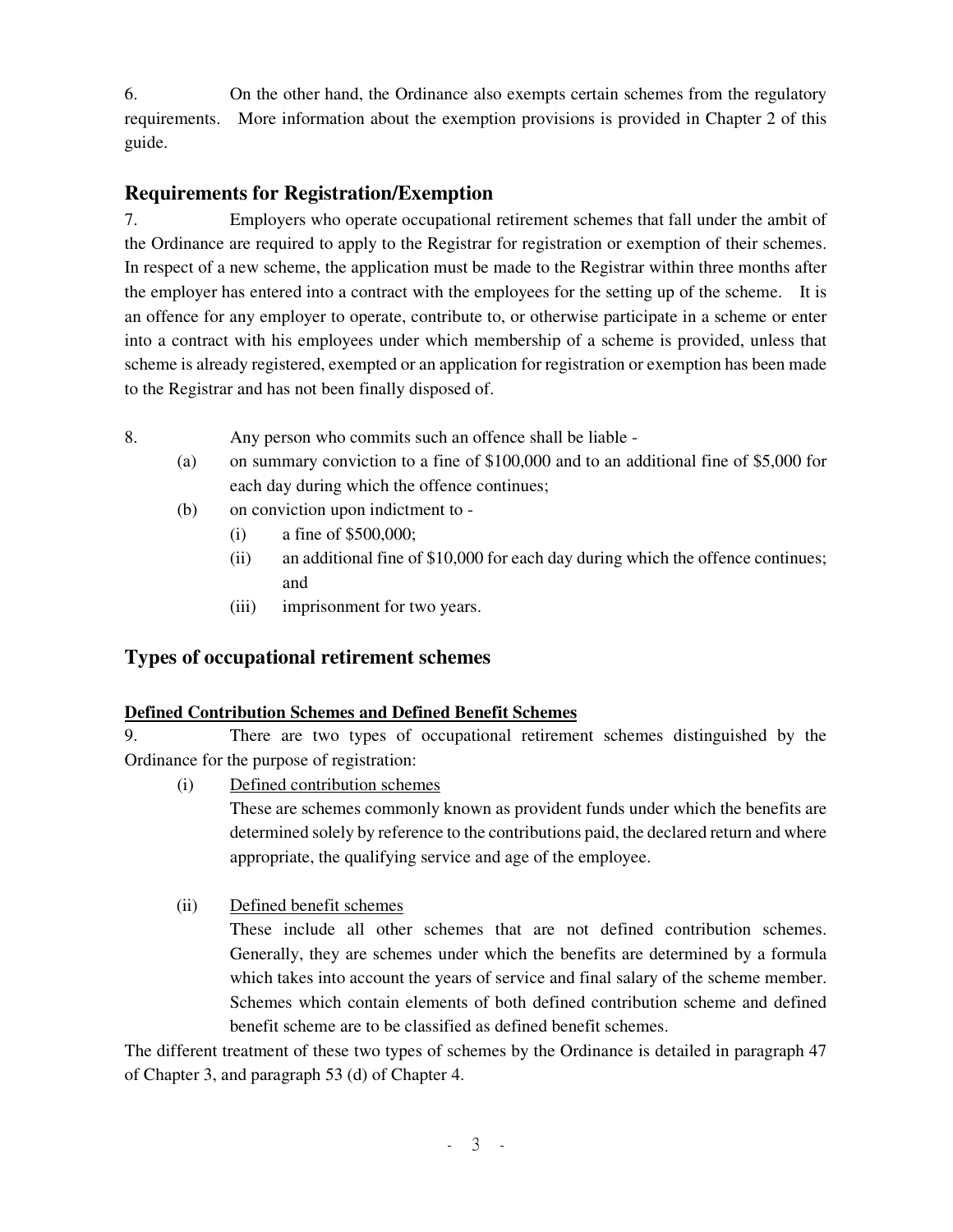## **Schemes participating in a "Pooling Agreement"**

10. The Ordinance also provides for a simpler registration and reporting process, with less documentation, in the case of pooling agreements. These schemes are either governed by a single trust managed by a registered trust company or regulated by an insurance arrangement made with an authorized insurer. Details on the registration of participating schemes in a pooling agreement are provided in Chapter 3 of this guide.

#### **Meaning of eligible person**

11. An eligible person, in relation to an occupational retirement scheme, is an individual who is entitled or prospectively entitled to benefits under the scheme by virtue of  $-$ 

- (a) the individual's employment (whether past or present) by the relevant employer of the scheme; or
- (b) an agreement (transfer agreement)
	- (i) made between
		- (A) the relevant employer of the scheme; and
		- (B) the relevant employer of another occupational retirement scheme (original scheme) of which the individual was a member,

whether or not the individual is a party to the agreement; and

(ii) made as a result of any company amalgamation, restructuring, joint venture, or any other business transaction of a similar nature, conducted in good faith between the two employers.

12. However, for an individual to be an eligible person because of an entitlement by virtue of a transfer agreement, the individual must have been a member of the original scheme by virtue of being an individual described in paragraph 11 and 13 in relation to the original scheme.

13. Also, an eligible person is an individual having an interest in the estate of a deceased individual described in paragraph 11.

# **Special provisions for group scheme covering group companies**

14. For a group occupational retirement scheme covering two or more companies from within a "grouping of companies" (defined as "companies that are associated companies or are within a group of companies and includes associated companies of a member of a group of companies"), the relevant employers of the group scheme must jointly or severally by power of attorney nominate one of themselves, or the holding company of their group of companies as the representative employer for making an application for registration or exemption of the group scheme under the Ordinance and for other purposes of the group scheme. Details of the provisions applicable to the representative employer are specified in section 67 of the Ordinance. Except for this arrangement, an occupational retirement scheme must only cover one relevant employer.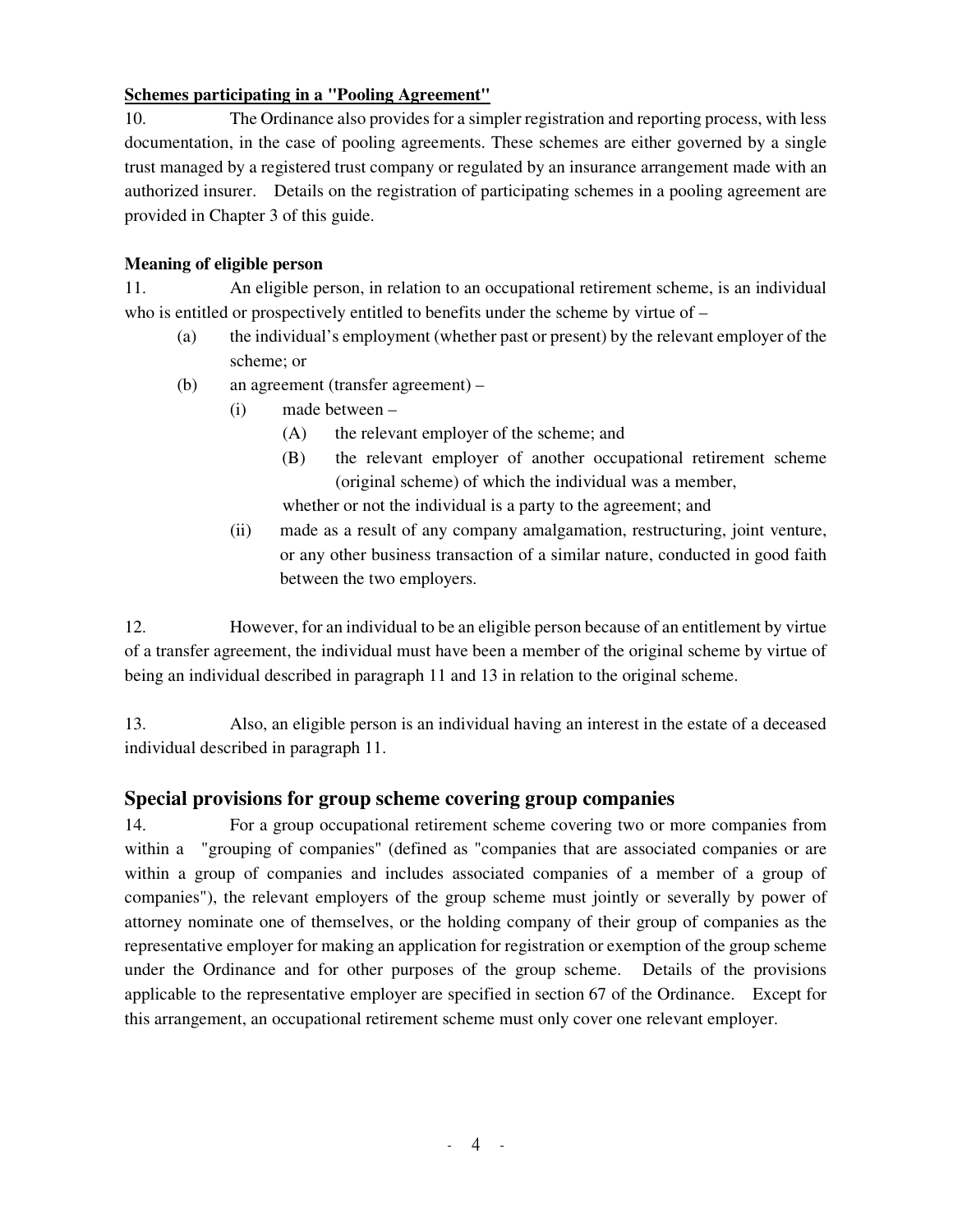## **Obligations of the Relevant Employer**

15. In the Ordinance, the term "relevant employer" means, in relation to an occupational retirement scheme, the employer who provides the employment which entitles or enables the employee to be a member of the scheme.

16. The relevant employer's main obligations in relation to his scheme under the Ordinance are summarized as follows:

- (a) If he intends to establish a retirement scheme for his employees, he should decide on the type of scheme (e.g. defined benefit scheme or defined contribution scheme) and the arrangement therefor (e.g. individual scheme or pooled scheme) and seek professional advice regarding compliance with the Ordinance before filing the application. Such an application must be lodged with the Registrar within three months after the employer has entered into a contract with the employees for the setting up of the scheme;
- (b) He shall pay the prescribed fee on application and a periodic fee thereafter. Such periodic fee shall be paid within one month after the first and any subsequent anniversary of the scheme's registration or of the date of the exemption certificate. If the periodic fee is not paid within the aforesaid one month, a surcharge equal to the amount of the periodic fee will be imposed;
- (c) He is required to provide sufficient funding for the scheme within the periods specified in section 24 of the Ordinance [see paragraph 53(d)];
- (d) Where the scheme is a defined contribution scheme, he must contribute in accordance with the terms of the scheme and where it is a defined benefit scheme, he must implement the recommendations of the actuary as regards funding and periodic actuarial reviews;
- (e) He is required to appoint an auditor to conduct an audit on the scheme as specified in the Ordinance;
- (f) Where a consultative committee has been formed by the scheme members, he should refer any advice given by the committee as regards the scheme to the scheme administrator for consideration;
- (g) He should disclose information to scheme members on various aspects of the scheme as set out in the Ordinance [see paragraph 53(h)];
- (h) He must also comply with the Registrar's requests for information in relation to the scheme and other requirements as directed by the Registrar under the Ordinance;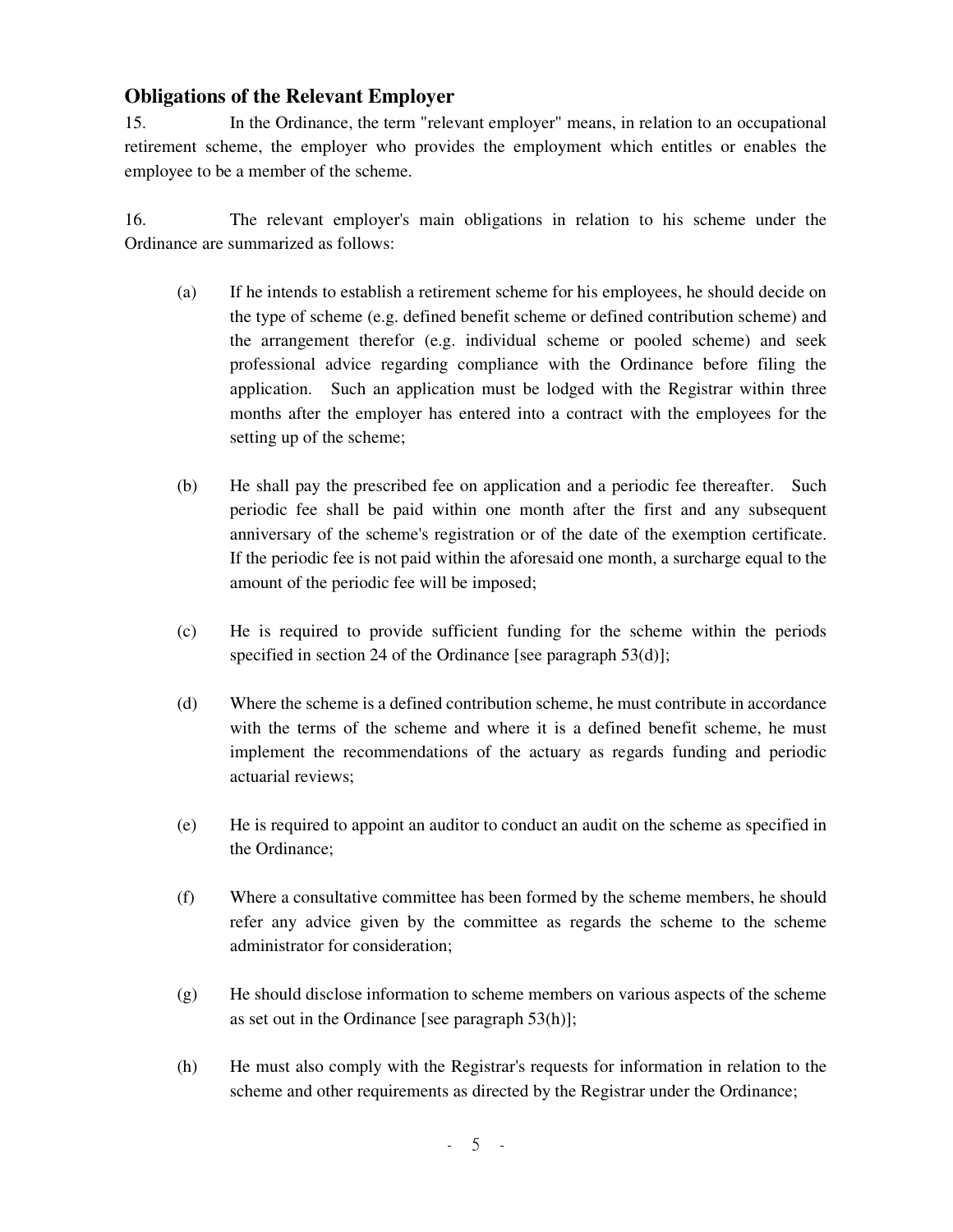- (i) If he becomes aware of a reportable event that occurs on or after 26 June 2020, he must within seven working days give written notice to the Registrar setting out the particulars of the event, keep a record of the particulars, allow the Registrar to inspect the record, and give written notice to the Registrar setting out such further or better particulars of the event as the Registrar requires.
- (j) He is required to give the Registrar a written statement, within one month after the end of financial year to confirm whether at all times during the financial year (a) the scheme by its terms limits membership of the scheme to eligible persons; and (b) all members of the scheme are eligible persons;
- (k) He is responsible for notifying the Registrar of changes, including any change of his name or address, any change to the scheme's name, any change of the administrator or the relevant employer, of the scheme within one month of such change. The standard forms for reporting such changes are available at MPFA's website (http://www.mpfa.org.hk) ; and
- (l) In the event of the termination or winding up of the scheme (except in accordance with a court order under section 48 of the Ordinance), he and the designated person must notify the Registrar and each scheme member of that fact within 14 days of the commencement of the winding up or termination.

In respect of an exempted scheme, the on-going obligations of the relevant employer are set out in paragraph 52 in this guide.

# **Role of the Professionals**

17. The regulatory framework of the Ordinance is reliant on professional certification by solicitors, auditors and actuaries in the registration and monitoring processes. The Ordinance requires that these professionals must be independent [see notes below].

#### Notes :

- (a) Under section 69(1) of the Ordinance, an independent solicitor or actuary must not be
	- (i) the relevant employer of the scheme;
	- (ii) an associate or employee of the employer; or
	- (iii) a person having a contract of service with an employee referred to in sub-paragraph (ii).

(b) Under section 68(3) of the Ordinance, an independent auditor must not be -

- (i) a partner, director or employee of the administrator of the scheme;
- (ii) the relevant employer of the scheme;
- (iii) an associate or employee of the employer; or
- (iv) a person having a contract of service with an employee referred to in sub-paragraph (i) or (iii).

18. The following paragraphs give a general description on the statutory roles of the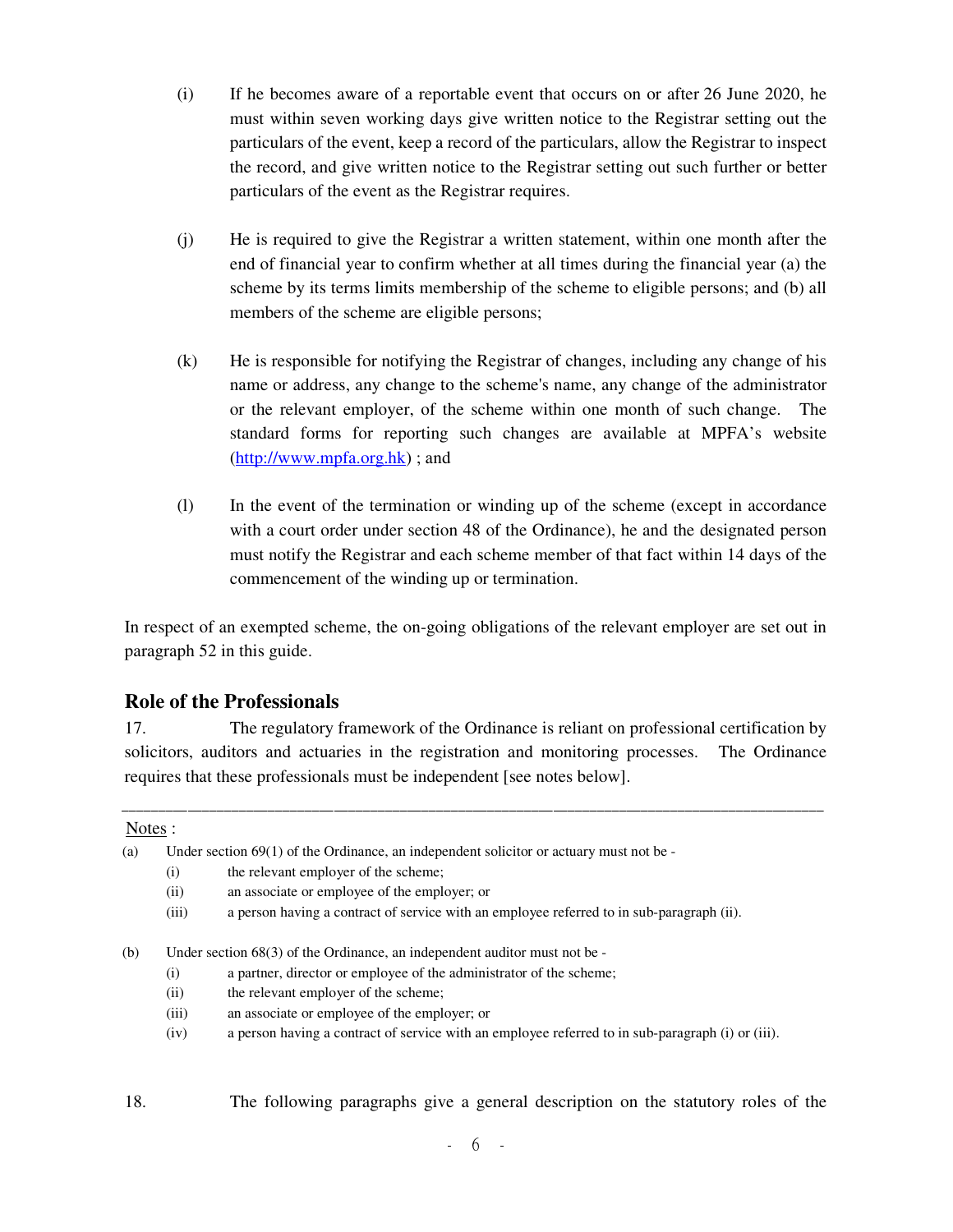professionals.

## **The Solicitor**

19. For the purpose of registration, an independent solicitor should be engaged to provide the Registrar with the relevant solicitor's statement on certain legal aspects of the scheme in accordance with Schedule 1 to the Ordinance (see paragraph 1 in Part 1 or paragraph 2 in Part 2 of Schedule 1).

## **The Auditor**

20. In respect of the application for registration of a scheme which is an existing scheme (i.e. a scheme existing at the time when an application for registration is made for the scheme), an independent auditor should be engaged to provide the relevant auditor's statement reporting on certain accounting aspects of the scheme in accordance with Schedule 1 to the Ordinance (see paragraph 2 in Part 1 or paragraph 3 in Part 2 of Schedule 1). This auditor's statement should be submitted to the Registrar together with the application form. However, in respect of a proposed scheme applying for registration, such auditor's statement is not required. In addition, the auditor need to provide a statement stating, as at a date within 3 months before the date of application whether or not, in his opinion, all members of the scheme are eligible persons in all material respects. After the scheme is registered, the administrator's auditor is required to carry out an annual audit on the accounts of the scheme and prepare a report in accordance with section 20(3) of the Ordinance for filing with the Registrar. On the other hand, the employer is also required to appoint an auditor to carry out an audit and give a statement to the administrator's auditor regarding the making of contributions to the scheme in accordance with section 20(7A) of the Ordinance.

#### **The Actuary**

21. In respect of a defined benefit scheme applying for registration, an actuary should be appointed to conduct an actuarial review of the scheme. A certificate in accordance with Part 3 of Schedule 1 to the Ordinance reporting his findings in the review should be supplied to the Registrar together with other documents in the application. This actuarial certificate shall be prepared according to the professional standard set out in "Professional Standard 2 (PS2) Occupational Retirement Schemes - Actuarial Reports and Certification", as adopted by the Actuarial Society of Hong Kong.

22. After a defined benefit scheme has been registered, the actuary shall conduct an actuarial review of the scheme every three years (or shorter intervals in certain circumstances) and issue certificates for filing with the Registrar, covering matters such as valuation of liabilities, funding and solvency of the scheme. These actuarial certificates shall be prepared in accordance with Schedule 2 to the Ordinance and the aforesaid PS2, and shall contain information as set out in the Occupational Retirement Schemes (Periodic Certification of Registered Defined Benefit Schemes) Rules.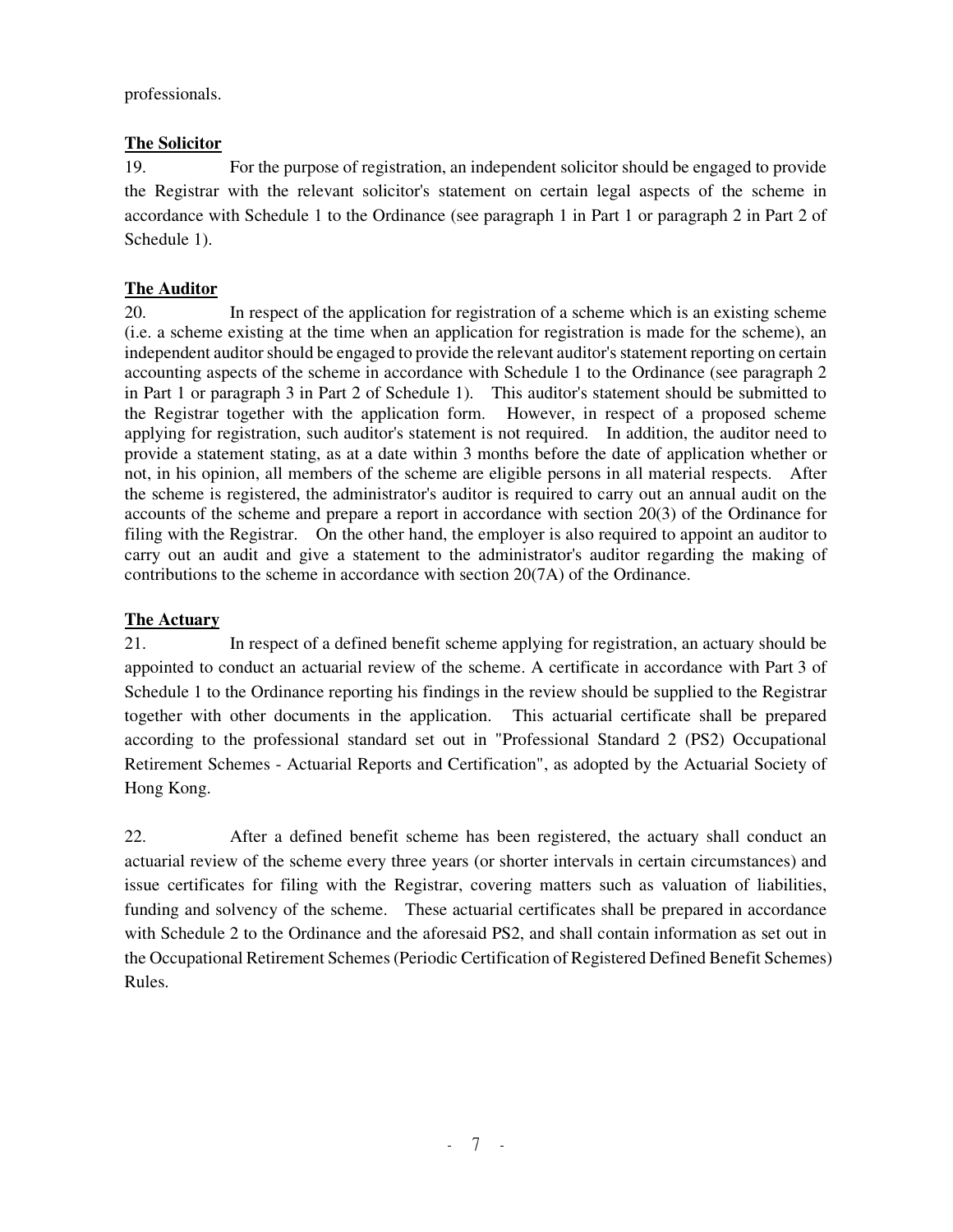# **Role of other persons in relation to the scheme**

#### **The Administrator**

23. An "administrator" in relation to an occupational retirement scheme is defined by the Ordinance as:

- (a) in the case of a scheme or pooling agreement governed by a trust, the trustee concerned;
- (b) in the case of a scheme or pooling agreement which is the subject of or regulated by an insurance arrangement, the insurer concerned;
- (c) in any other case, the person who is principally responsible for the management of the scheme and its assets otherwise than as a person who is solely concerned with the investment or custody of the assets.
- 24. The main duties of the administrator are summarized as follows -

|     |                                                                                                                                                                                                                                                                             | Relevant<br>section in<br>the Ordinance |
|-----|-----------------------------------------------------------------------------------------------------------------------------------------------------------------------------------------------------------------------------------------------------------------------------|-----------------------------------------|
| (a) | To keep proper accounts and records of the scheme and cause to be prepared<br>annual financial statements of the scheme for audit and filing purposes;                                                                                                                      | 20(1)                                   |
| (b) | In respect of a pooling agreement, to appoint a common accounting year for<br>each of the schemes within the pooling agreement and to appoint the same<br>auditor to audit the financial statements of each participating scheme under the<br>pooling agreement;            | 20(7C)                                  |
| (c) | Where the scheme is a defined benefit scheme, to receive from the relevant<br>employer a written undertaking to implement the actuary's recommendations;                                                                                                                    | Schedule 2                              |
| (d) | To meet the requirements in relation to assets of the scheme;                                                                                                                                                                                                               | 21(1)                                   |
| (e) | Where the scheme ceases to be a participating scheme of a pooling agreement,<br>to apply for the Registrar's consent to the cessation of application of the pooling<br>agreement to the scheme, and to inform the Registrar within 14 days of such<br>cessation;            |                                         |
| (f) | To perform the following duties with respect to the administration of the<br>scheme- (if the administrator is a trustee)                                                                                                                                                    | 25(5)                                   |
|     | (i)<br>the duty to exercise a level of care, skill, diligence and prudence that<br>may reasonably be expected of a prudent person who is acting in a<br>similar capacity and who is familiar with the administration,<br>management and maintenance of a registered scheme; |                                         |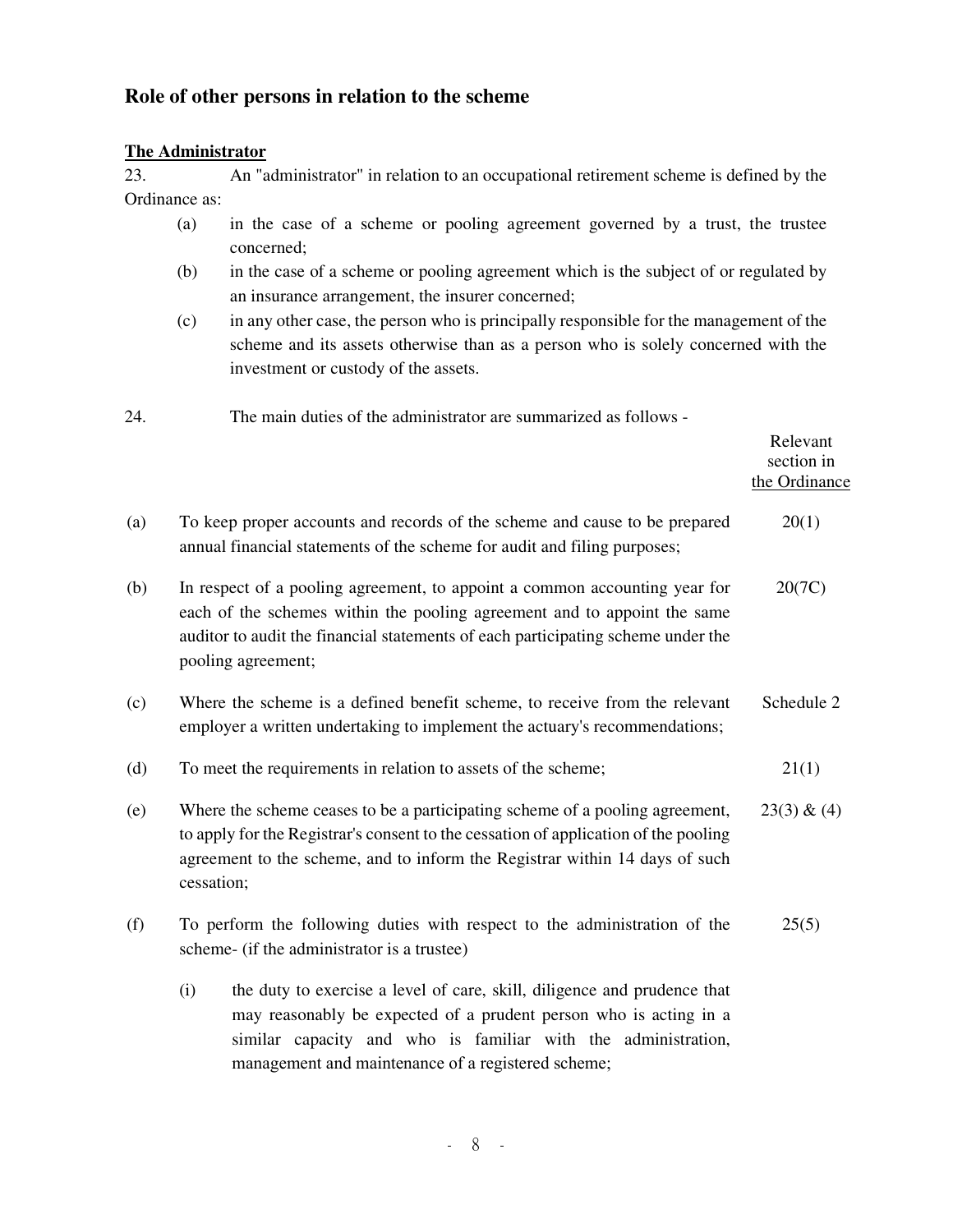(ii) the duty to use all relevant knowledge and skill, in the administration, management and maintenance of the scheme, that the trustee may reasonably be expected to have because of the trustee's business or occupation; (iii) the duty to ensure that the assets of the scheme are invested in different investments so as to minimize the risk of losses of those assets, unless in particular circumstances it is prudent not to do so; (iv) the duty to put the interests of the members of the scheme before the trustee's own inter; and (v) the duty to act in accordance with the terms of the scheme. (g) To comply with the Registrar's requirement to rectify any breach of the investment requirement; 27(7) (h) Where a qualified actuarial certificate has been supplied in the case of a defined benefit scheme, to comply with the Registrar's requirement to provide a special actuarial report on such matters as specified; 31(3)(b) (i) Where aware of a reportable event that occurs on or after 26 June 2020, give written notice to the Registrar setting out the particulars of the event within seven working days, keep a record of the particulars, allow the Registrar to inspect the record, and give written notice to the Registrar setting out such further or better particulars of the event as the Registrar requires. 33A(2) (j) Where a consultative committee has been formed, to attend meetings of the committee and to consider such advice as the committee may give with regard to the scheme;  $34(5) & (6)$ (k) To notify the relevant employer of any amendment to the scheme; 35(7) (l) To accept service of any notice or documents which the Registrar may give under the Ordinance; and - (m) To comply with the requirements that the Registrar may impose on him under the Ordinance. -

25. A chart to assist in identifying the person who should be the administrator in different circumstances is shown at Appendix I of this guide.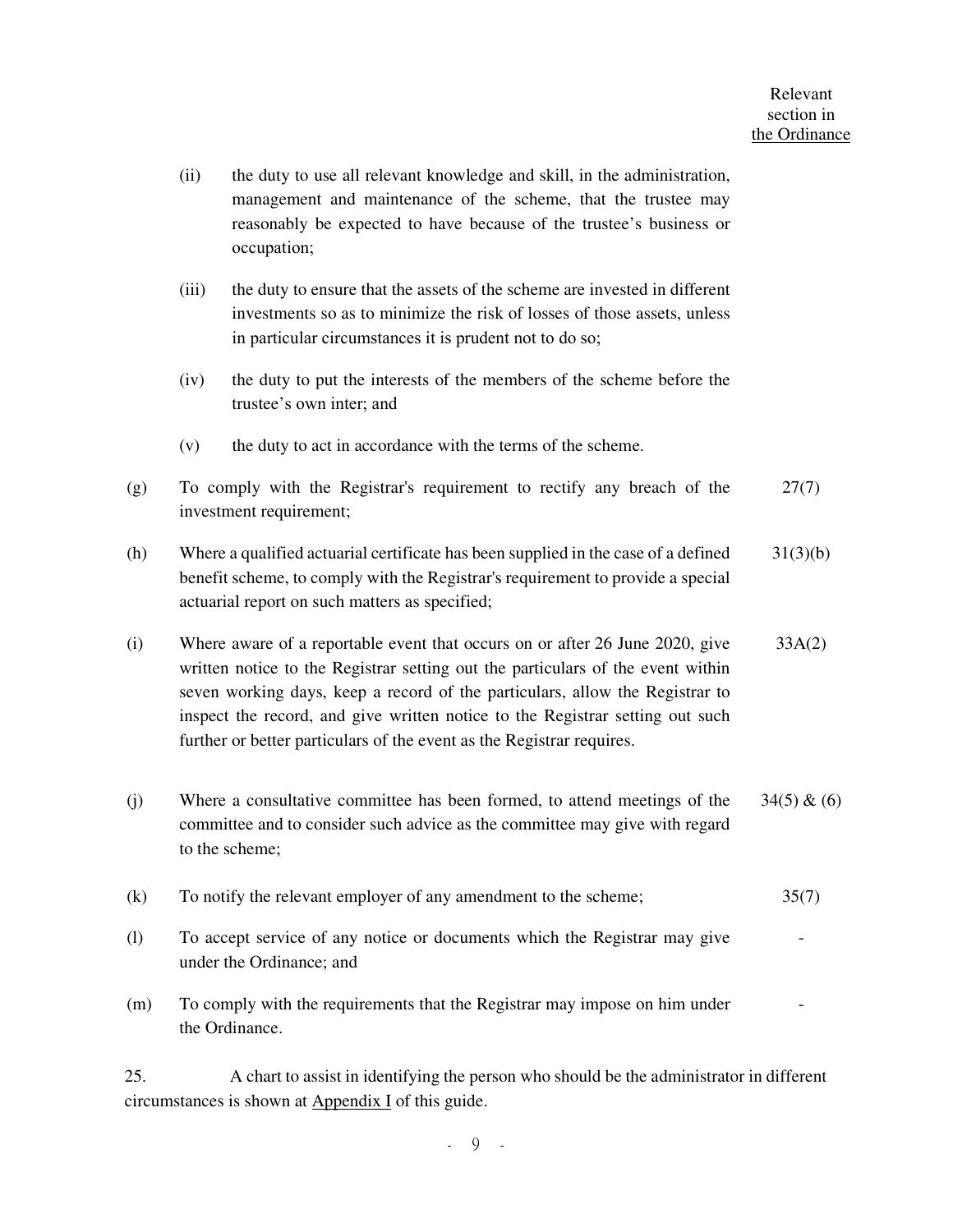## **The Designated Person**

26. "Designated person" in relation to an occupational retirement scheme means a person who has given an undertaking under section  $15(f)$ , 38 or 39(3) of the Ordinance as regards the scheme and who has not been released under section 40 of the Ordinance ("the undertaking"). He is the person whom the Registrar will contact as regards most matters concerning a registered scheme.

27. The Ordinance contains specific criteria as regards who the designated person of a scheme should be. These criteria are as follows:

- (a) In the case of a scheme governed by a trust the designated person should be
	- (i) each of the trustees who is (in the case of an individual) ordinarily resident in Hong Kong and holder of a Hong Kong identity card or (in the case of a body corporate) has a place of business in Hong Kong; or
	- (ii) where none of the trustees is (in the case of an individual) ordinarily resident in Hong Kong and holder of a Hong Kong identity card or (in the case of a body corporate) has a place of business in Hong Kong, a person directed by the Registrar;
- (b) In the case of a scheme regulated by an insurance arrangement, the designated person should be the relevant insurer authorized under the Insurance Ordinance (Cap.41); or
- (c) In the case of an offshore scheme which is neither governed by a trust nor is the subject of or regulated by an insurance arrangement, the designated person should be a person directed by the Registrar.

28. A chart to assist in identifying the person who should be the designated person in different circumstances is shown at  $\Delta$ ppendix II of this guide.

29. If a designated person wishes to be released from the undertaking he has made under the Ordinance, he may apply in writing to the Registrar. In the case where the scheme has only one designated person, the Registrar will only allow the application for release on condition that the application is accompanied by a new undertaking given by a substitute designated person whom the Registrar considers to be suitable.

30. Where any person is appointed as a new (or additional) trustee of a trust governing a registered scheme and the trustee concerned meets the criteria for becoming a designated person as described in paragraph 27(a)(i) above, he shall also send to the Registrar an undertaking within 28 days after such appointment.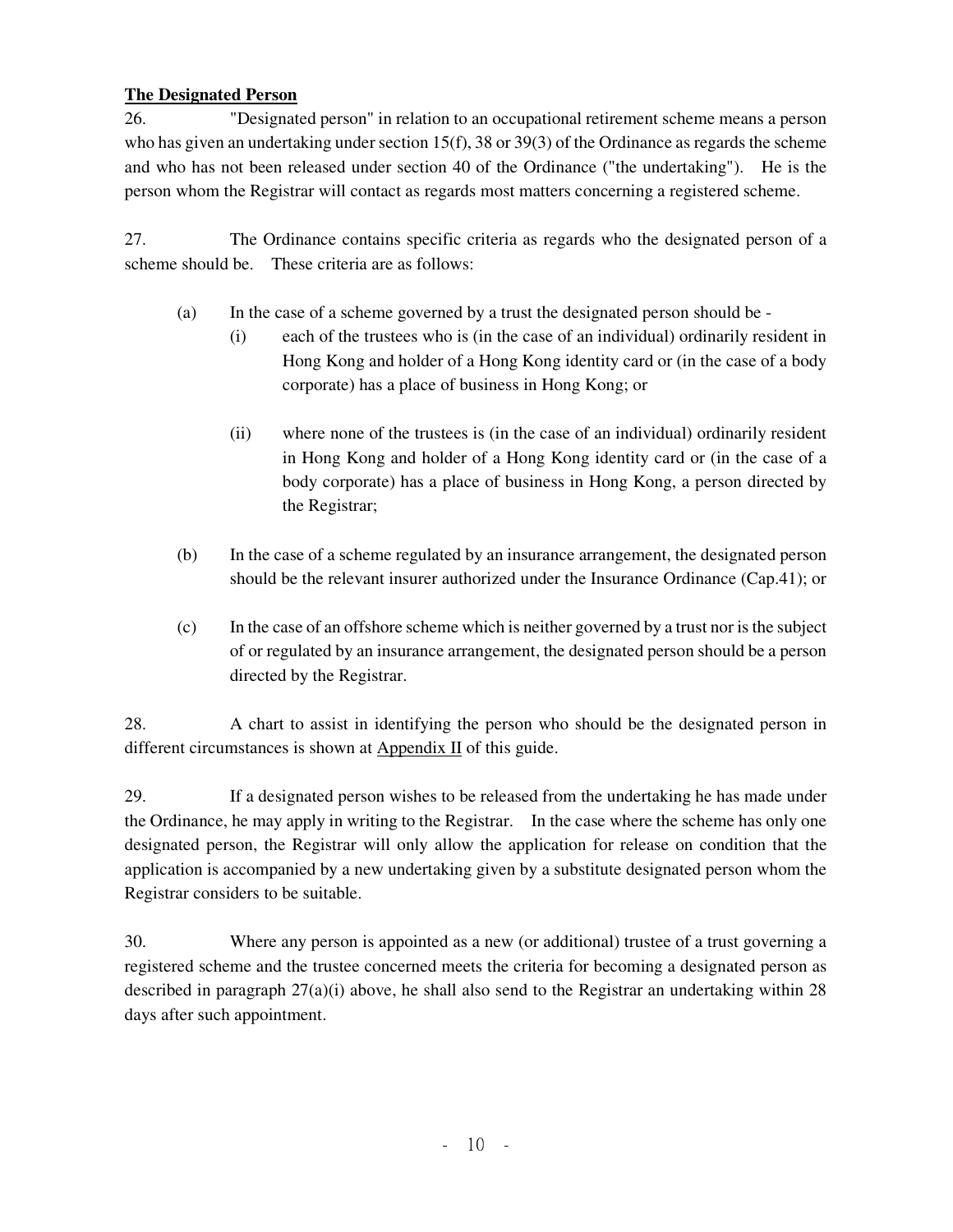31. The main duties of the designated person under the Ordinance are summarized as follows:

|     |                                                                                                                                                                                                                                                                                                                                                              |                              |                                                                                                                                                                                      | Relevant<br>section in<br>the Ordinance |
|-----|--------------------------------------------------------------------------------------------------------------------------------------------------------------------------------------------------------------------------------------------------------------------------------------------------------------------------------------------------------------|------------------------------|--------------------------------------------------------------------------------------------------------------------------------------------------------------------------------------|-----------------------------------------|
| (a) | To notify the Registrar of any major change in the particulars of the scheme;                                                                                                                                                                                                                                                                                | 22(2), 29(1)<br>& 37(1)      |                                                                                                                                                                                      |                                         |
| (b) |                                                                                                                                                                                                                                                                                                                                                              | To file with the Registrar - |                                                                                                                                                                                      |                                         |
|     | (I)                                                                                                                                                                                                                                                                                                                                                          |                              |                                                                                                                                                                                      |                                         |
|     | (II)                                                                                                                                                                                                                                                                                                                                                         | (i)                          | a copy of the audited financial statements of the scheme for<br>the year together with a copy of the auditor's report; or                                                            |                                         |
|     |                                                                                                                                                                                                                                                                                                                                                              | (ii)                         | in the case of a participating scheme of a pooling agreement<br>where the requirement for audit is dispensed with by a<br>resolution of members, a certified copy of the resolution; |                                         |
| (c) | In the case of a defined benefit scheme, to provide the Registrar with the<br>required actuarial certificates;                                                                                                                                                                                                                                               |                              |                                                                                                                                                                                      |                                         |
| (d) | To comply with the Registrar's requirement to supply an auditor's report<br>32(2)<br>(and account), and/or (in the case of a defined benefit scheme) an actuary's<br>certificate relating to the scheme;                                                                                                                                                     |                              |                                                                                                                                                                                      |                                         |
| (e) | To comply with the Registrar's requirement to provide any specified<br>33(1)<br>information or documents that he has in his possession or under his control;                                                                                                                                                                                                 |                              |                                                                                                                                                                                      |                                         |
| (f) | To provide scheme members and the consultative committee (if any) with<br>35<br>the necessary information relating to the operation of the scheme such as<br>statutory statement as prescribed in Schedule 3 to the Ordinance, market<br>values of the scheme's total assets, and information relating to the<br>compliance with the investment requirement; |                              |                                                                                                                                                                                      |                                         |
| (g) |                                                                                                                                                                                                                                                                                                                                                              |                              | To accept service of any notice or documents which the Registrar may give<br>under the Ordinance; and                                                                                |                                         |
| (h) | To comply with the requirements that the Registrar may impose on him<br>under the Ordinance.                                                                                                                                                                                                                                                                 |                              |                                                                                                                                                                                      |                                         |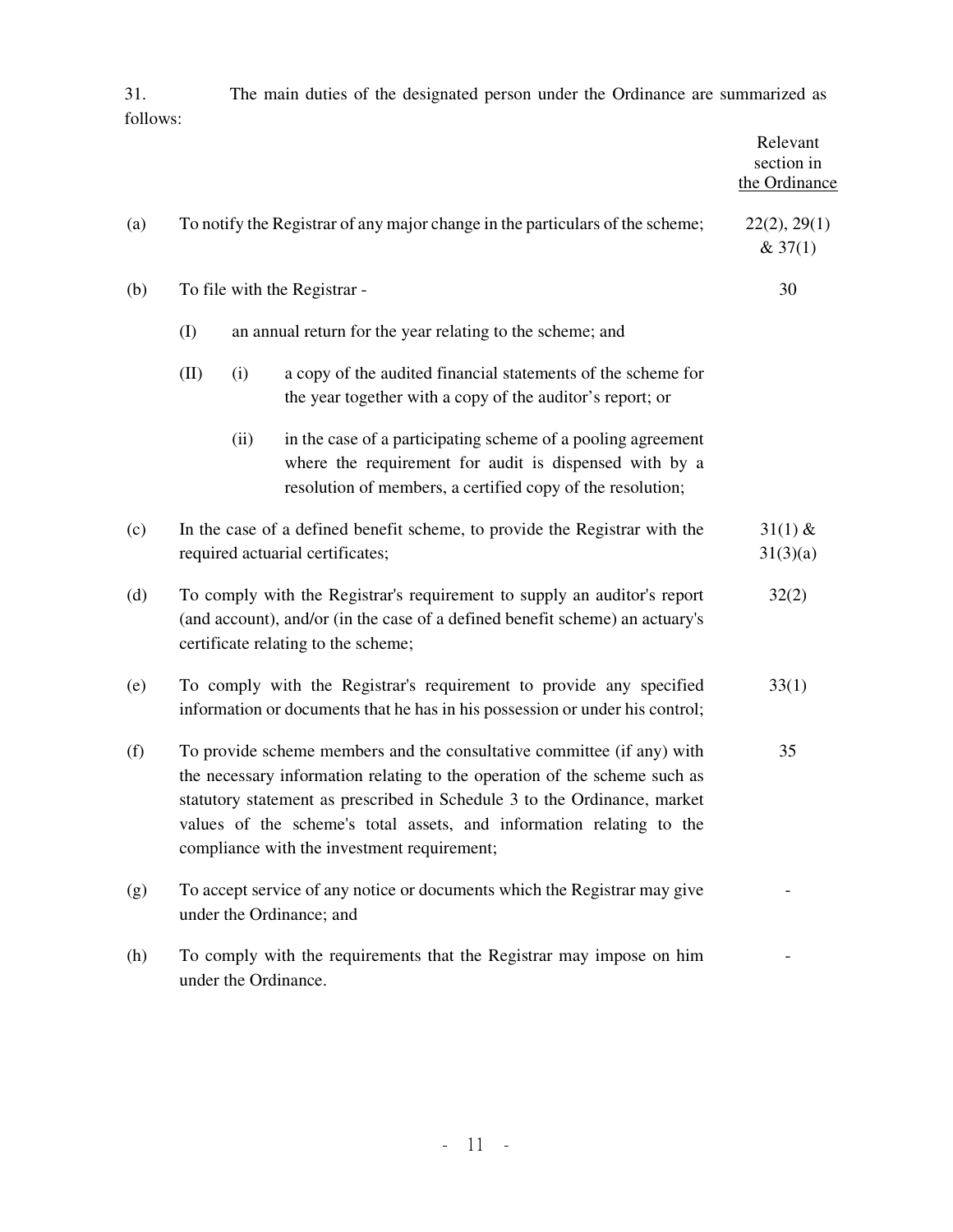# **Consultative Committees**

32. Members of a registered scheme with more than 20 members have the statutory right to establish consultative committees, which may advise the administrator on matters regarding the scheme.

33. The committee is entitled to details about various aspects of a scheme, and to request, under specified circumstances, information from the designated person on the investment position of the scheme's assets and their market values.

# **The Register**

34. The Office of the Registrar of Occupational Retirement Schemes maintains a Register setting out the particulars of a registered or exempted scheme including the name of scheme, relevant employer, administrator and designated person. The register can be accessed on MPFA's website (http://www.mpfa.org.hk). A certified copy of an entry in the register will also be available during office hours on payment of a prescribed fee.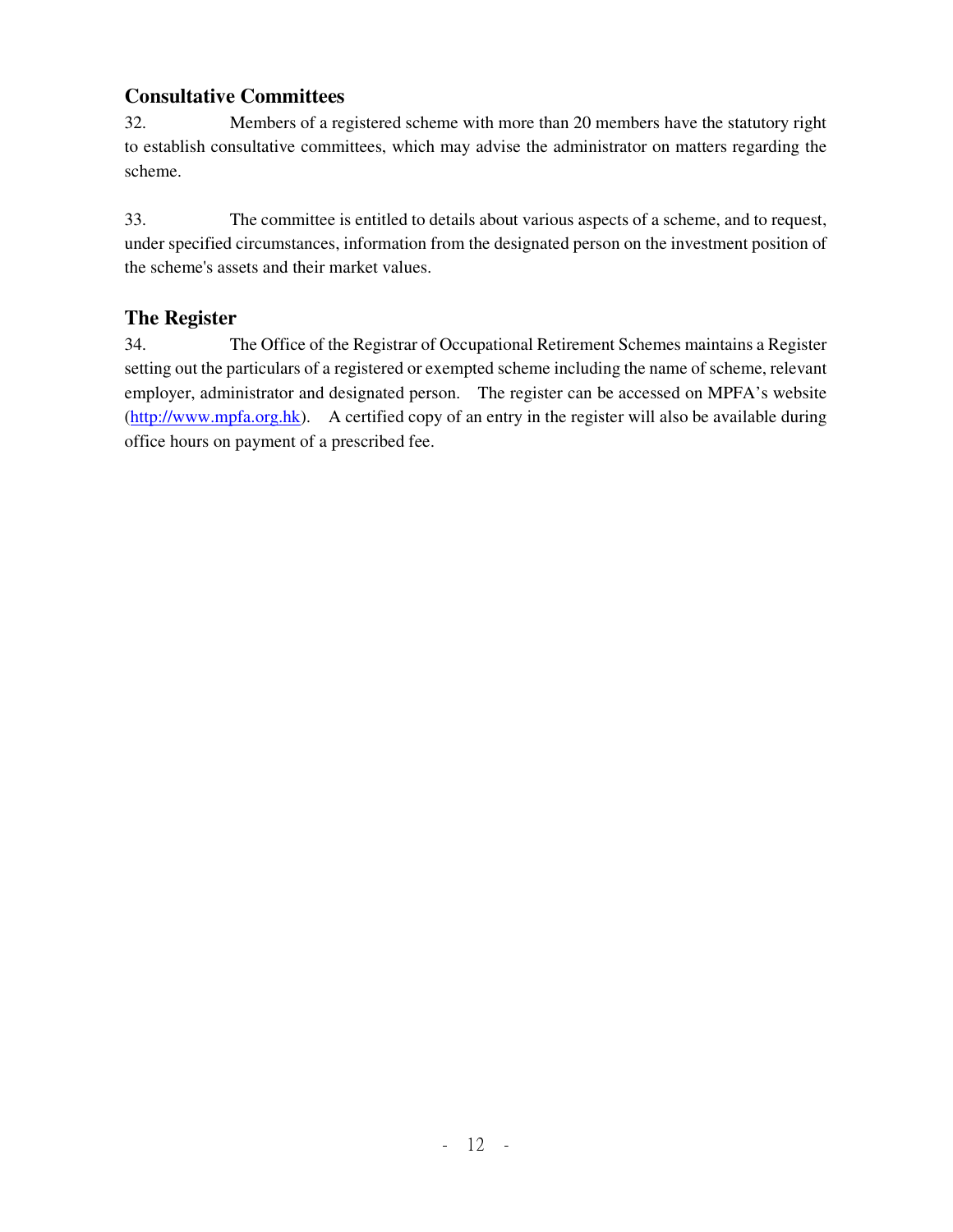# CHAPTER 2

## **EXEMPTION**

35. The provisions governing exemption for schemes are found in Part III of the Ordinance.

## **What schemes may be exempted from the Ordinance?**

36. Under section 7(4) of the Ordinance, the following categories of occupational retirement schemes may apply to the Registrar for a certificate of exemption:

- (a) offshore schemes (see notes below) registered or approved by an overseas authority which performs functions generally analogous to that conferred on the Registrar by the Ordinance;
- (b) existing schemes (whether domiciled (see notes below) in Hong Kong or offshore) with not more than either 10% or 50 of that scheme's members, whichever is less, who are, on the date of the application, Hong Kong permanent identity card holders; or
- (c) proposed schemes (whether domiciled (see notes below) in Hong Kong or offshore) with not more than either 10% or 50 of that scheme's members, whichever is less, who will be, on the establishment of the scheme, Hong Kong permanent identity card holders.

#### Notes :

- (a) "Domicile" means, in relation to an occupational retirement scheme or trust, the country or territory by whose system of law the scheme or trust is governed.
- (b) "Offshore scheme" means an occupational retirement scheme the domicile of which is a country or territory outside Hong Kong.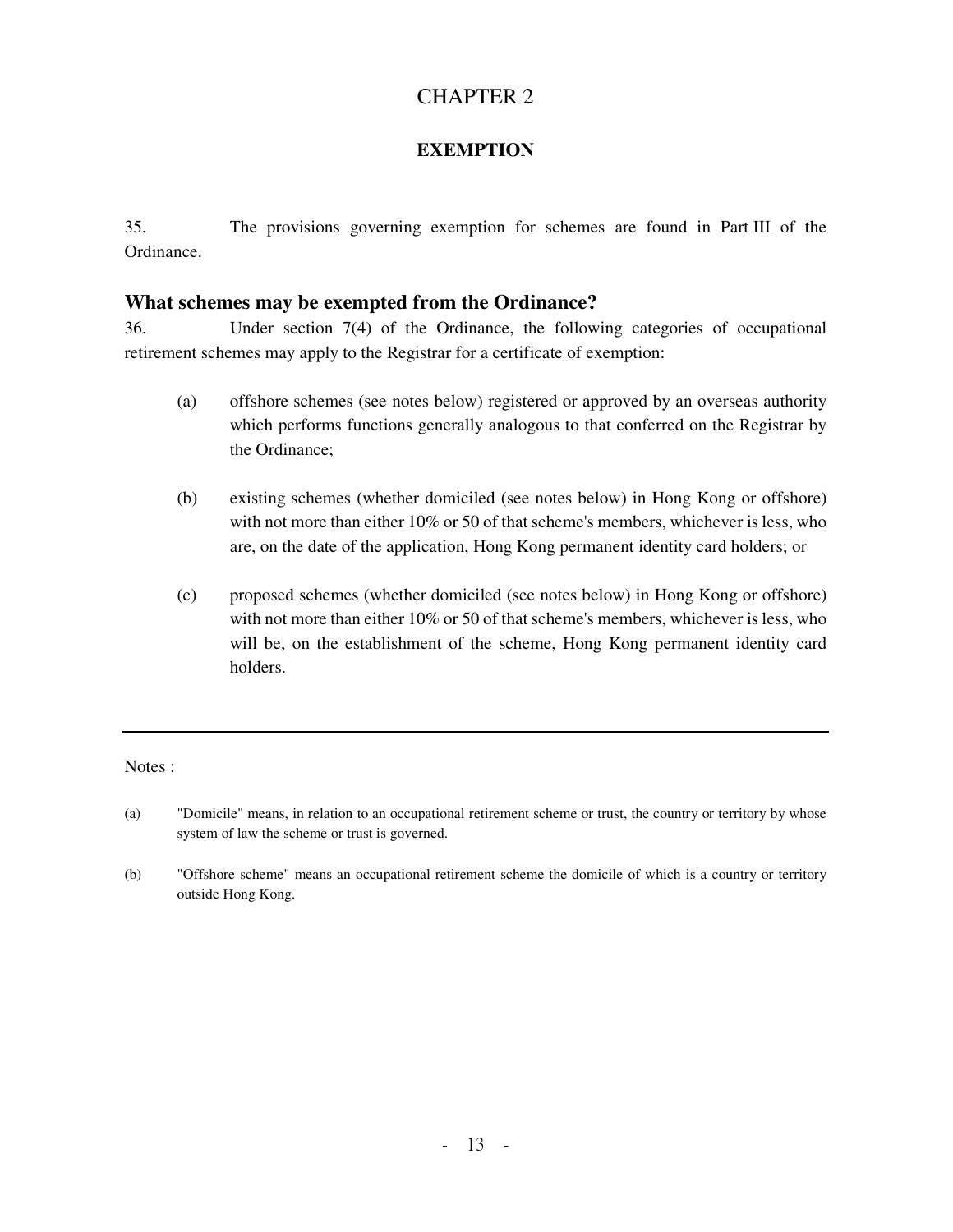37. No exemption certificate is to be issued to schemes based on the ground with not more than either 10% or 50 of their members, whichever is less, being Hong Kong permanent identity card holders (as specified in paragraphs 36(b) and (c) above), unless the Registrar receives the applications for exemption before 26 June 2020.

# **Application for Exemption**

38. An application for an exemption certificate in respect of a scheme has to be made to the Registrar on Application Form ORS-3, which is available at MPFA's website (http://www.mpfa.org.hk). The application has to be made by the relevant employer or, for a group occupational retirement scheme formed by a grouping of companies in accordance with section 67, by the representative employer of the scheme (see paragraph 14). The relevant employer or the representative employer has to provide the necessary information in the application to enable the Registrar to determine the application.

39. An exempted scheme will not be subject to the statutory requirements under the Ordinance applicable to registered schemes. Notes on the basic requirements for exempted schemes are found in paragraph 52 in Chapter 4 of this guide.

## **Fees**

40. A fee is payable upon the submission of an application for exemption under the Ordinance. Thereafter a periodic fee is payable by the relevant employer of the exempted scheme annually, commencing from the first anniversary date of the date of issue of the certificate of exemption. Such periodic fee shall be paid not later than one month after the first day of the period in respect of which it is payable. If the periodic fee is not paid within the aforesaid one month, a surcharge equal to the amount of the unpaid fee shall be chargeable.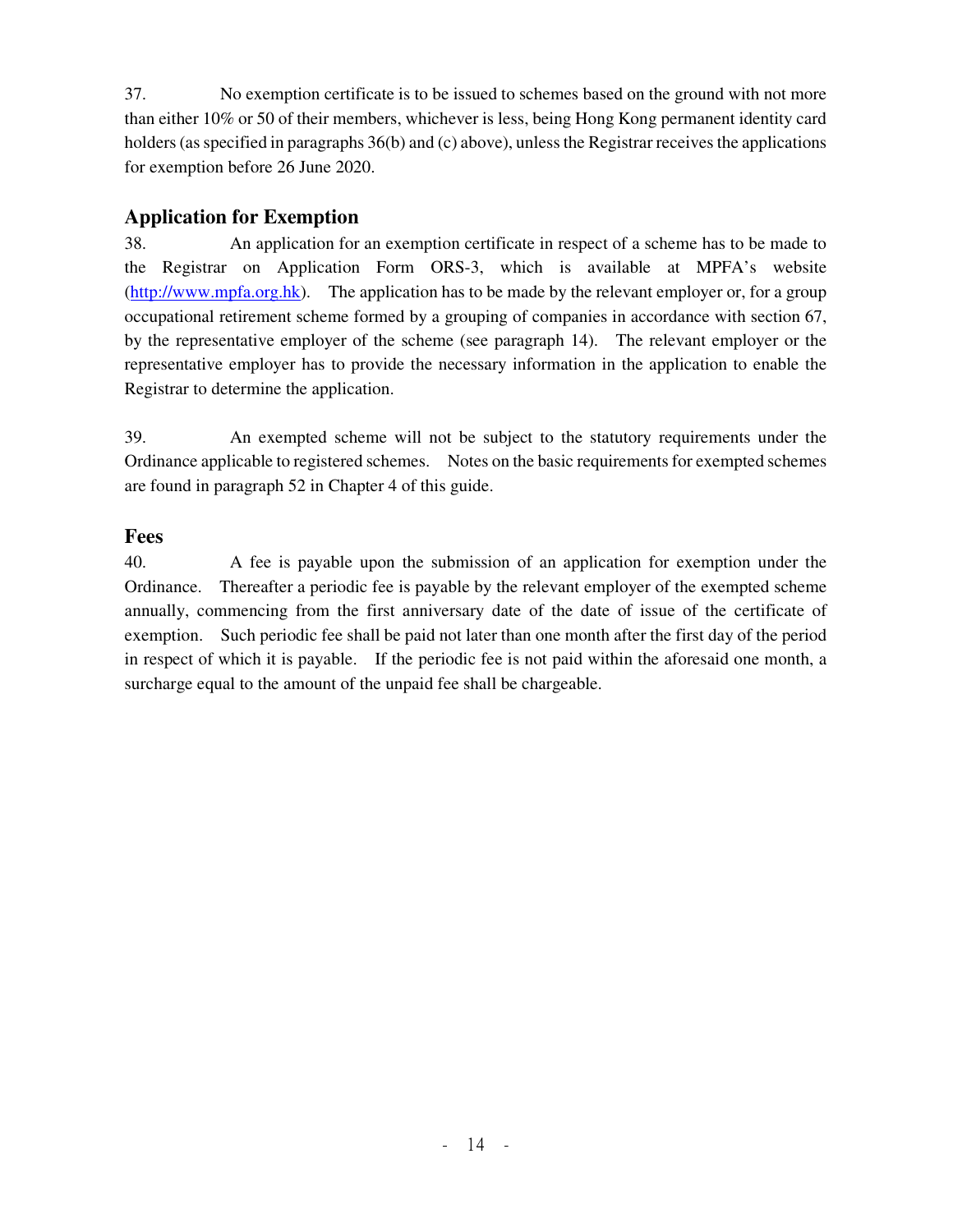# CHAPTER 3

# **REGISTRATION**

41. The provisions governing registration of occupational retirement schemes are found in Part IV of the Ordinance.

## **What schemes may be registered?**

42. The following are the various categories of schemes eligible for registration under the Ordinance:

- (a) Individual schemes domiciled in Hong Kong governed by trust or being the subject of or regulated by an insurance arrangement;
- (b) Offshore individual schemes governed by trust (meeting the trusteeship requirement) or being the subject of or regulated by an insurance arrangement;
- (c) Offshore individual schemes governed by trust but not meeting the trusteeship requirement;
- (d) Offshore individual schemes neither governed by trust nor is the subject of or regulated by an insurance arrangement --- with separation of scheme assets;
- (e) Offshore individual schemes neither governed by trust nor is the subject of or regulated by an insurance arrangement --- without separation of scheme assets;
- (f) Schemes domiciled in Hong Kong participating in a pooling agreement governed by trust or being the subject of or regulated by an insurance arrangement; and
- (g) Offshore schemes participating in a pooling agreement governed by trust or being the subject of or regulated by an insurance arrangement.

The above categories of schemes are further distinguished between defined contribution schemes and defined benefit schemes for which different documentation is required to be submitted to the Registrar for registration purposes.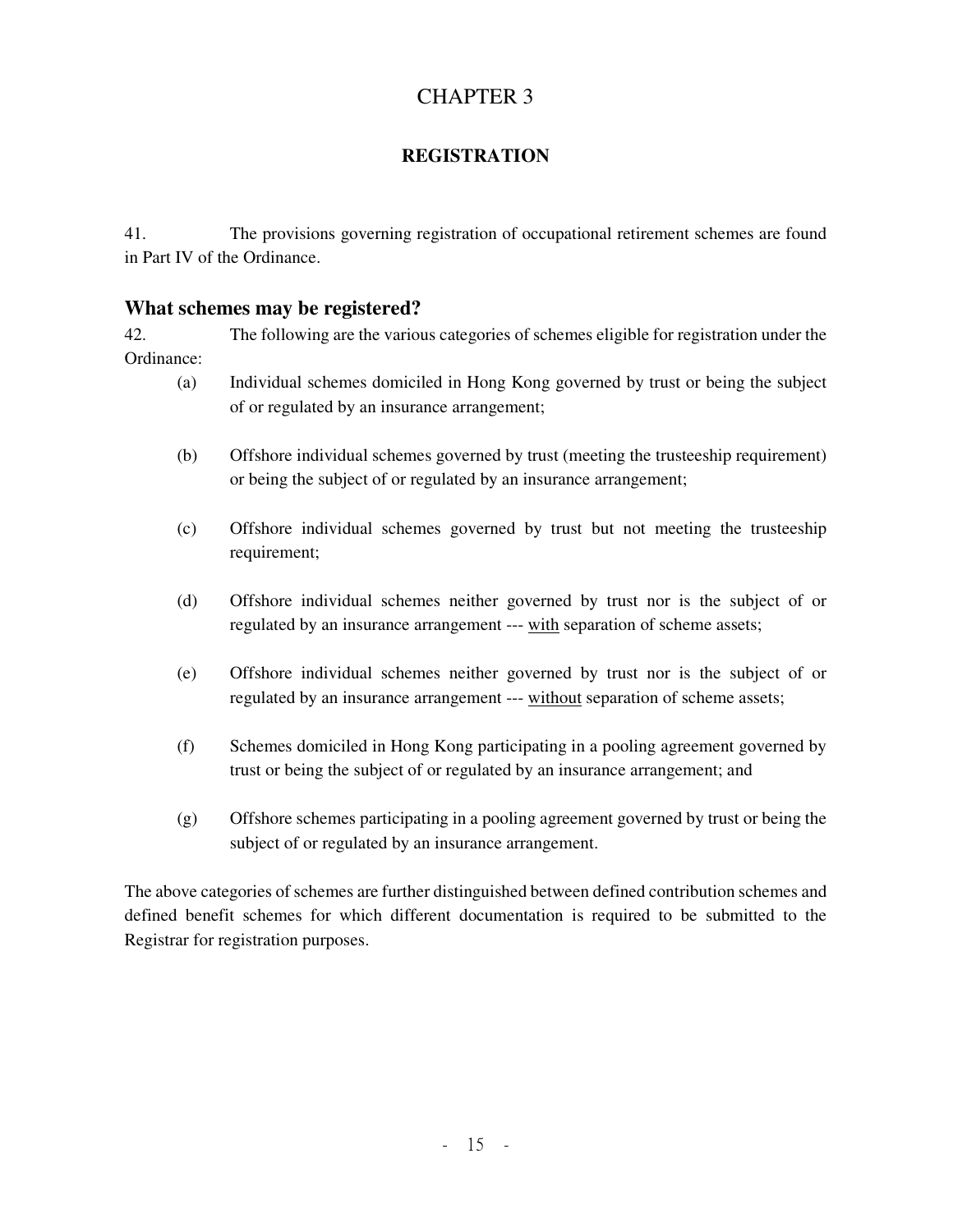# **Insurance Arrangements**

43. An insurance arrangement means an agreement or arrangement made in respect of a scheme with an authorized insurer (as defined in section 2(1) of the Ordinance) under which the insurer, as the scheme administrator, is responsible for managing the scheme. The Registrar has specified certain requirements of an insurance arrangement in rules made under the Ordinance.

# **Registration of schemes participating in a pooling agreement**

44. The Ordinance also provides for the registration of schemes participating in a pooling agreement. Under the Ordinance, "pooling agreement" means an agreement or arrangement -

- (a) which is:
	- (i) governed by a single trust; or
	- (ii) the subject of or regulated by an insurance arrangement including a series of insurance arrangements which are of the same class or description;
- (b) which applies to two or more individual occupational retirement schemes each of which is:
	- (i) governed by such trust; or

 (ii) (where appropriate) the subject of or regulated by such insurance arrangement; by virtue of such application;

- (c) under which, in the case of an agreement or arrangement governed by such trust, the assets of its participating schemes are vested with the administrator of the agreement or arrangement, as the case may be;
- (d) which is managed, in the case of an agreement or arrangement governed by such trust, by a registered trust company;
- (e) in relation to which, and its participating schemes, proper accounts and records are kept; and
- (f) under which the value of the assets attributable to, and the liabilities of, each of its participating schemes are readily determinable from such accounts and records.

45. For the sake of administrative convenience, there is a simpler registration process for schemes which participate in a pooling agreement. Instead of requiring separate individual statutory statements from the relevant professionals to accompany each application (see paragraph 47), schemes participating in the same pooling agreement may be lodged with the Registrar in one batch with one master solicitor's statement, one master auditor's statement and one master administrator's statement covering all the applications of those participating schemes in that batch.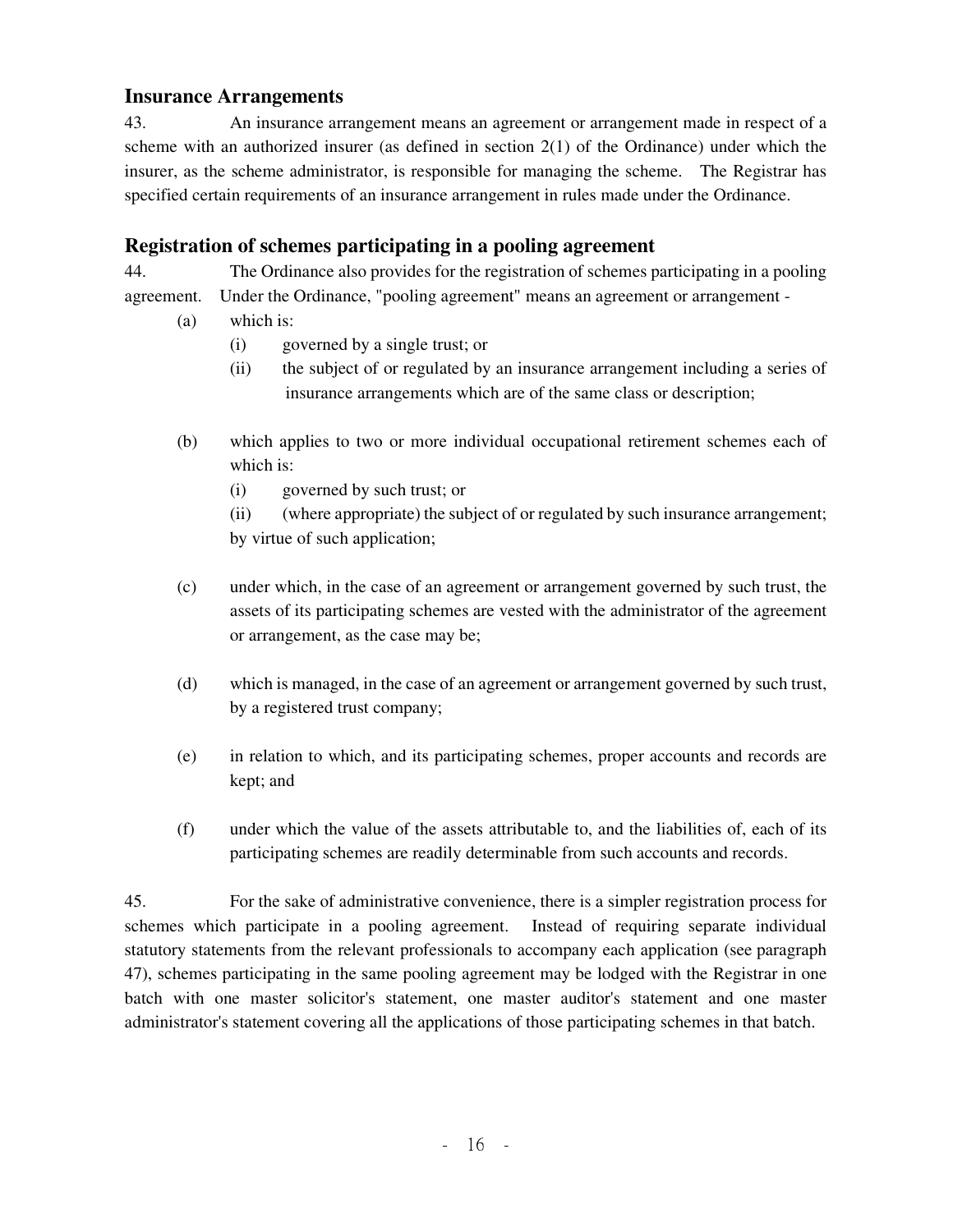# **Who should apply for registration?**

46. Application for registration in respect of an individual scheme or a scheme participating in a pooling agreement must be made by the relevant employer or, for a group occupational retirement scheme formed by a grouping of companies in accordance with section 67, by the representative employer (see paragraph 14) of that scheme on Application Form ORS-1 (for an individual scheme) or Form ORS-2 (for a participating scheme) as appropriate. These forms together with the detailed guidance notes and specimens of the required statutory statements and certificates are available at MPFA's website (http://www.mpfa.org.hk).

## **Documents required to be submitted for application for registration**

47. The following are the basic documents which should accompany the application form to be submitted to the Registrar for an application for registration:

- (a) a statement by a solicitor (see paragraph 1 in Part 1 or paragraph 2 in Part 2 of Schedule 1 to the Ordinance);
- (b) an undertaking by the designated person of the scheme;
- (c) a statement by an auditor on scheme's membership (see paragraph 1A in Part 1 or paragraph 2A in Part 2 of Schedule 1 to the Ordinance);
- (d) where the scheme is an existing scheme, a statement by an auditor (see paragraph 2 in Part 1 or paragraph 3 in Part 2 of Schedule 1 to the Ordinance) together with a copy of the latest audited accounts of the scheme (if any);
- (e) a statement by the applicant stating that all members of the scheme are eligible persons (see paragraph 2A in Part 1 or paragraph 3A in Part 2 of Schedule 1 to the Ordinance)
- (f) where the scheme is/will be governed by a trust, a statement by the applicant stating whether the trusteeship requirement has been/will be complied with in relation to the scheme (see paragraph 3 in Part 1 of Schedule 1 to the Ordinance);
- (g) where the scheme is a participating scheme of a pooling agreement, a statement by the administrator of the pooling agreement (see paragraph 1 in Part 2 of Schedule 1 to the Ordinance);
- (h) where the scheme is a defined benefit scheme, a certificate issued by an actuary (see paragraph 1 or 2 in Part 3 of Schedule 1 to the Ordinance);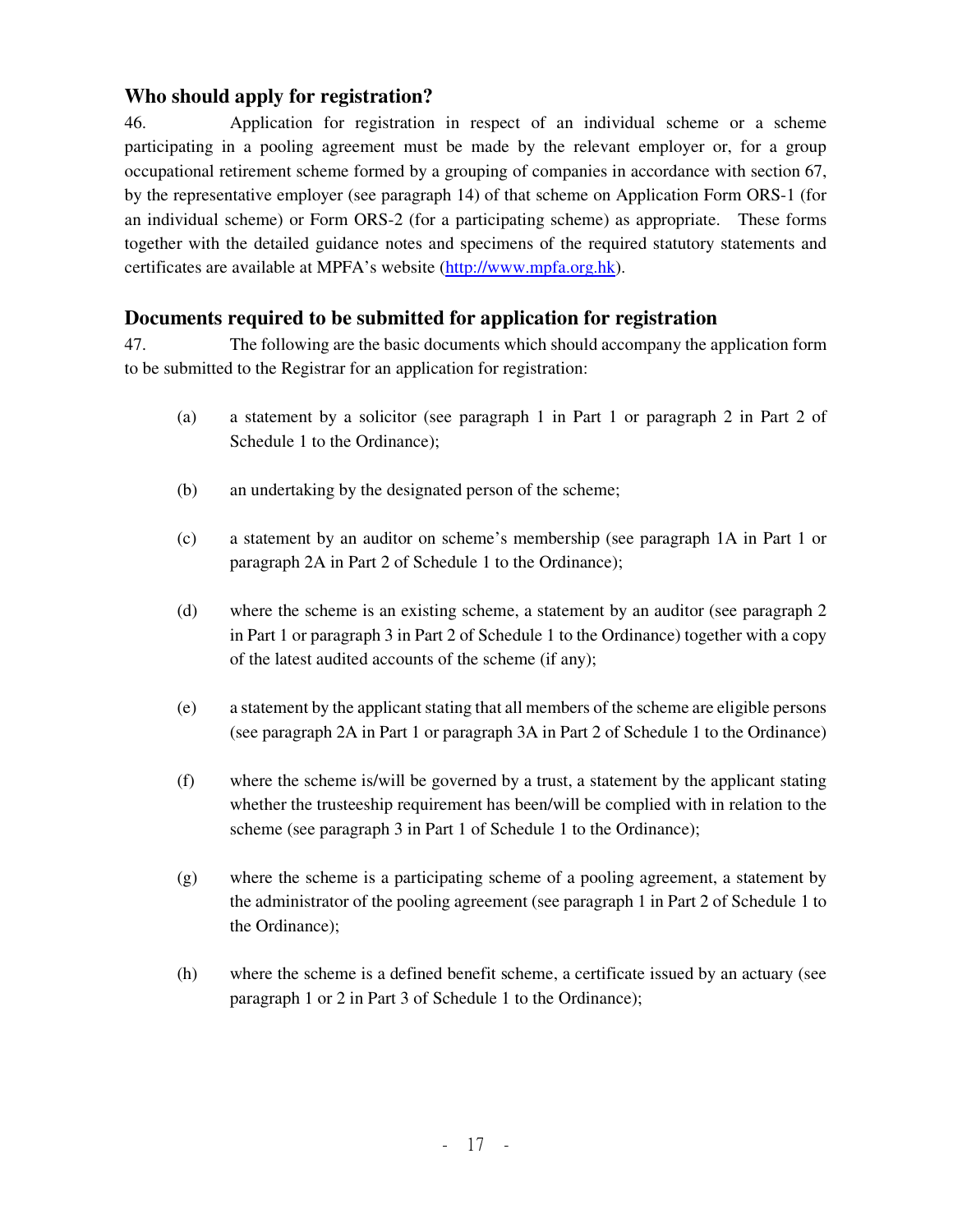- (i) where the scheme is an offshore scheme, a submission to the jurisdiction of the Court of First Instance to be made by or on behalf of the trustee, or (in case there is no trustee) such other person and in such form as the Registrar may direct, together with a statement by a solicitor stating that the terms of the scheme have the effect provided for in section  $18(1)(d)$  of the Ordinance (see paragraph 3 in Part 3 of Schedule 1 to the Ordinance);
- (j) where the scheme is an offshore scheme governed by trust, a statement confirming certain aspect of the trust instrument by a person qualified to practise as a professional legal practitioner in the country or territory stated to be the domicile of the scheme (see paragraph 4 in Part 3 of Schedule 1 to the Ordinance); and
- (k) where the scheme covers two or more relevant employers that are related in the manner as specified under section 67 of the Ordinance (see paragraph 14), a copy of the power of attorney nominating the representative employer.

## **Fees**

48. A fee is payable upon the submission of an application for registration under the Ordinance. Thereafter a periodic fee is payable by the relevant employer of the scheme annually commencing from the first anniversary date of the date of registration. Such periodic fee shall be paid not later than one month after the first day of the period in respect of which it is payable. If the periodic fee is not paid within the aforesaid one month, a surcharge equal to the amount of the unpaid fee shall be chargeable.

# **Registration Criteria**

49. Generally, the Registrar shall allow an application for registration if he is satisfied that:

- (a) the requirements for application in respect of submission of statutory documents and payment of prescribed fee, etc., under section 15 of the Ordinance have been complied with;
- (b) where the scheme is (for an existing scheme) or will be (for a proposed scheme) governed by a trust, the trusteeship requirement under section 25(2) and (5) of the Ordinance has been (for an existing scheme) or will be (for a proposed scheme) complied with. This will have to be confirmed by the applicant (or, in the case of a scheme participating in a pooling agreement, the administrator), in his statement (in accordance with Part 1 or Part 2 of Schedule 1 to the Ordinance) to be filed with the application;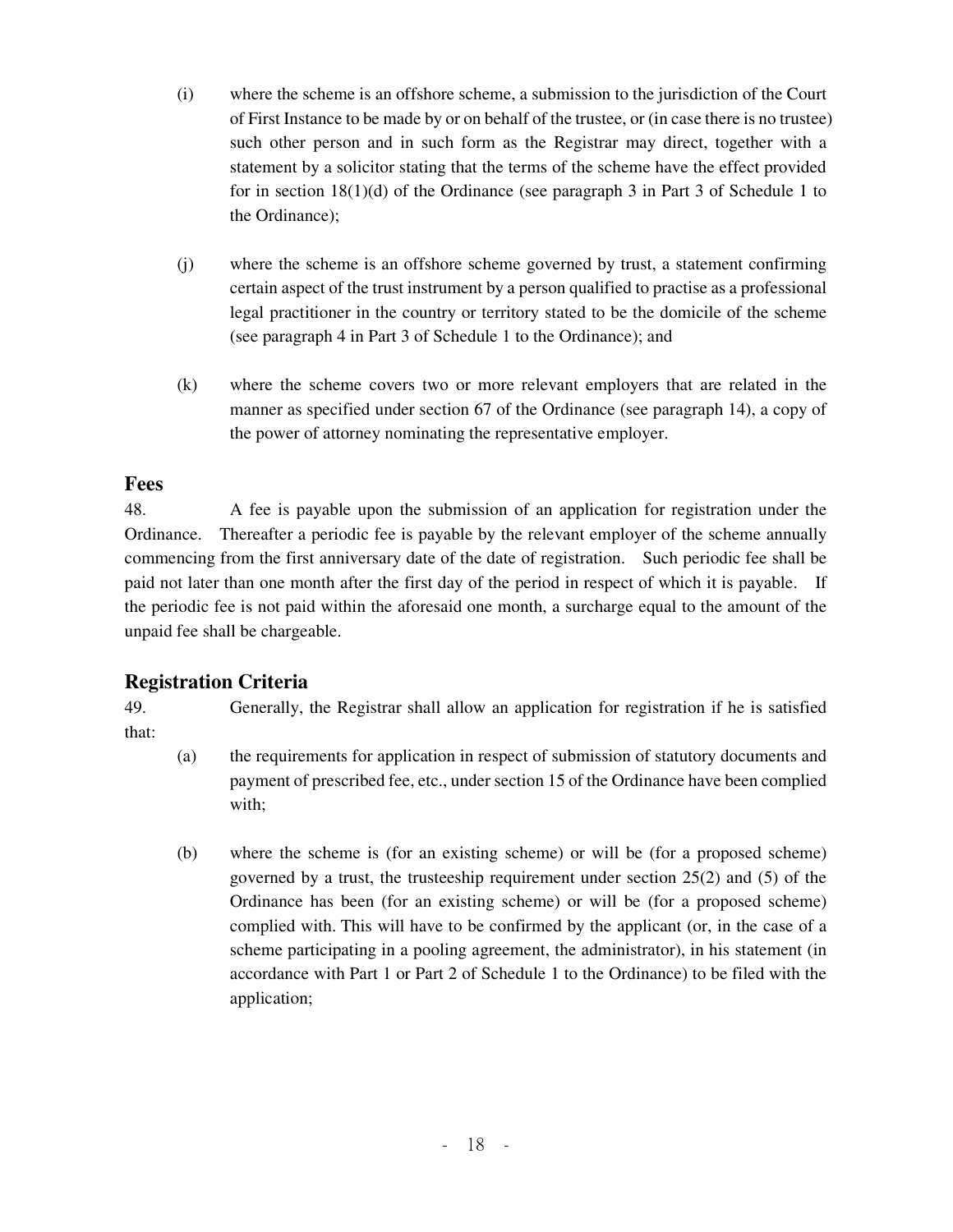- (c) the terms of the scheme limits membership of the scheme to eligible persons. This will be covered by the solicitor's statement accompanying the application;
- (d) the terms of the scheme ensure that in the event that the scheme was terminated or otherwise wound up, the benefits payable to every member of the scheme under such terms would be paid directly to such member instead of being paid through the relevant employer of the scheme or his agent. This will be covered by the solicitor's statement accompanying the application; and
- (d) where the scheme is an offshore scheme, the terms of the scheme provide that in the event that the registration of the scheme under the Ordinance is cancelled, any vested benefit of a Hong Kong member shall become payable to him. This will be covered by the solicitor's statement accompanying the application.

50. Registration of schemes under paragraphs 42(c), (d) and (e) above is on a discretionary basis and the Registrar will consider the merit and the particular circumstances of the individual case in determining the application. In particular, the Registrar will have regard to the arrangements for the segregation of scheme assets from those of the employer and the administrator of the scheme, and the scheme's rules relating to investment of its assets.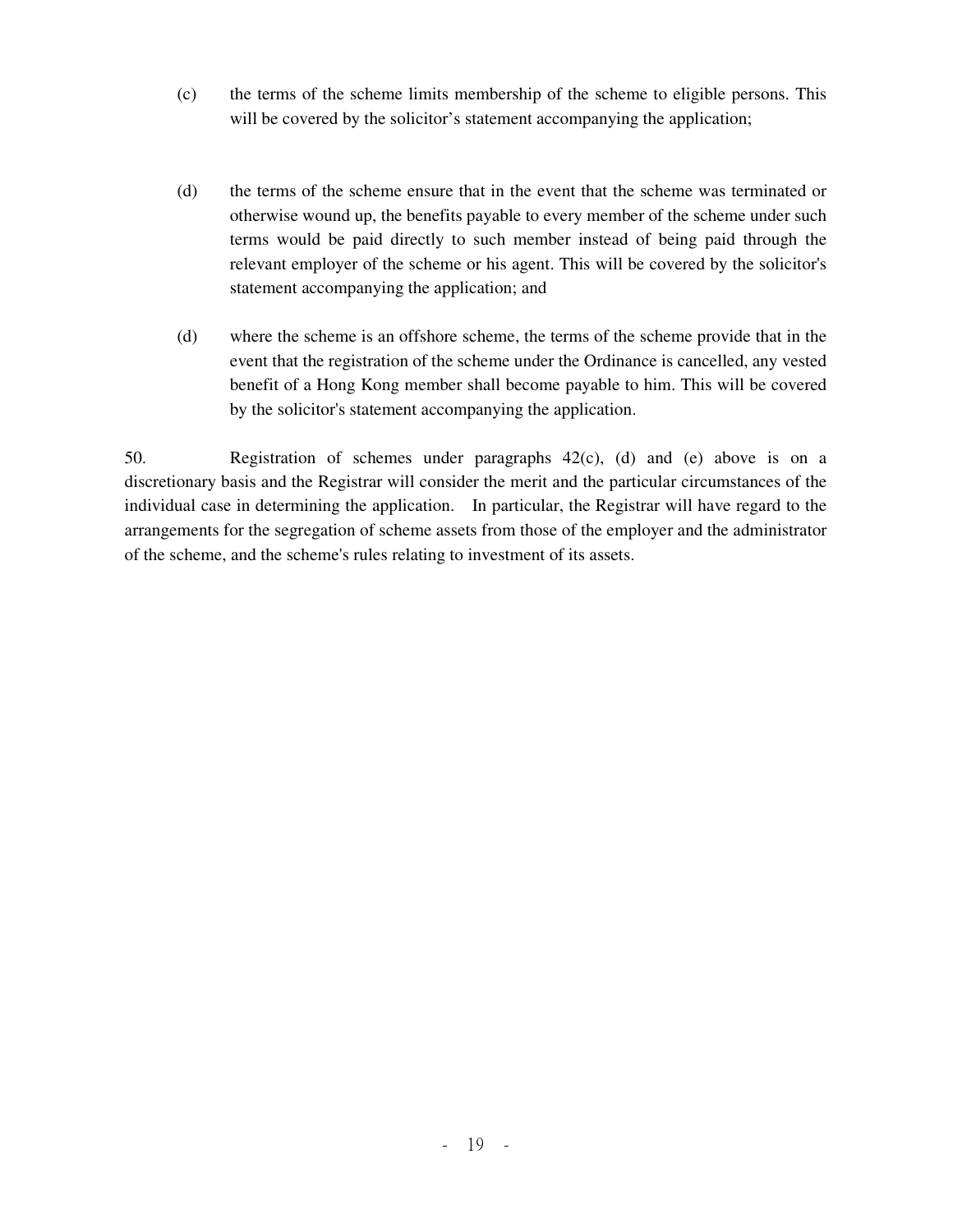# CHAPTER 4

# **BASIC REQUIREMENTS FOR ORSO SCHEMES**

51. The provisions governing the basic requirements for exempted and registered schemes are found in Parts III and V of the Ordinance respectively.

## **For Exempted Schemes**

52. ORSO schemes granted an exemption certificate must comply with the requirements of the ORSO, including (but are not limited to):

#### **a. Provision of information annually**

For every 12-month period beginning on the date of exemption certificate or an anniversary of the date, employers must provide the Registrar with the following documents:

- an annual return
- a written statement that the terms and members of the scheme are in ongoing compliance with the employment-based criterion (Employment-based Statement)
- (a) for schemes exempted under Section 7(4)(a), documentary evidence of the validity of the registration with or approval from an overseas authority during the year (documentary evidence), or
	- (b) for schemes exempted under Section 7(4)(b) or (c), a written statement of the total number of scheme members and the number of members who were Hong Kong permanent identity card holders on the date of the statement (membership statement).

The annual return, Employment-based Statement and documentary evidence or membership statement must be provided within one month after the expiry of the 12-month period or within a longer period allowed by the Registrar.

#### **b. Notification of changes**

If there are any changes to the employer / representative employer, name or address of the employer, or the scheme name, employers must notify the Registrar within one month of the change in a form specified by the Registrar.

#### **c. Settlement of periodic fees**

Employers must pay an annual fee of \$940 for a scheme within one month after the annual due date, otherwise a surcharge equal to the amount of the unpaid fee will be imposed. The annual due date is the last day of such period of 12 months and beginning on the first or any subsequent anniversary of the date of the exemption certificate.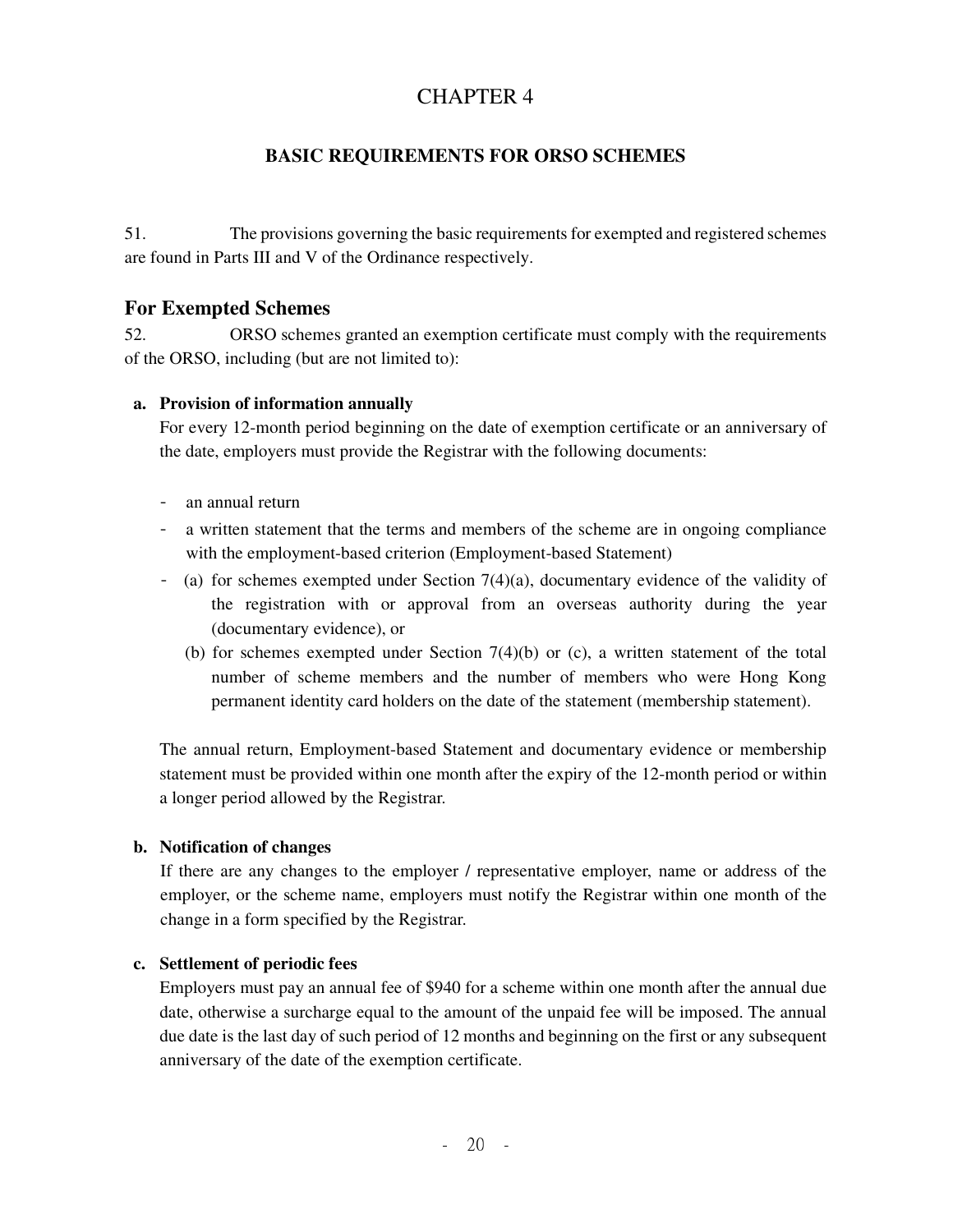Employers can pay in Hong Kong dollar by crossed paper cheque, bank draft or e-cheque made payable to "MPFA Administration Account". Payment by e-cheque should be made via the e-Cheque Collection Portal (http://echeque.mpfa.org.hk).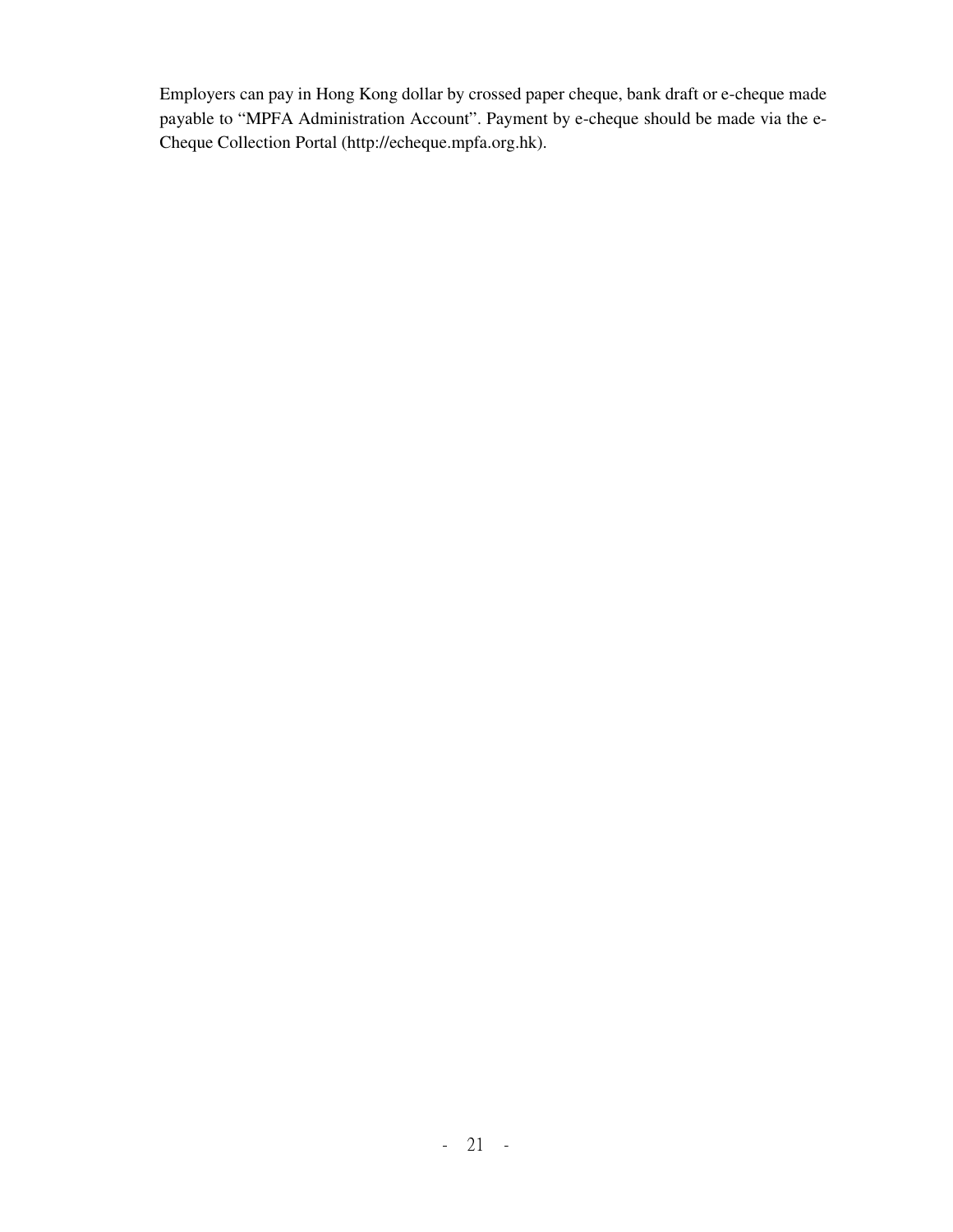## **For Registered Schemes**

53. For retirement schemes registered under the ORSO, scheme employers and administrators must comply with the ORSO requirements, including (but not limited to):

#### **a. Assets**

Except in circumstances as provided under sections 21(4)(b) and 21(4A) of the Ordinance and except where the Registrar is satisfied as regards the scheme in the manner described in section  $18(4)(b)(ii)$  of the Ordinance, the assets of a scheme must be kept separate and distinct from and must not form part of the assets of the employer or that of the administrator of the scheme which are not vested in him in his capacity as such.

The assets of a registered scheme must not be subject to any assignment, charge, pledge or other encumbrances except the trust (if any) governing the scheme, the charge or pledge created for the purposes of securing loans necessary for meeting the liabilities of the scheme, and the option to acquire for valuable consideration any interest in the assets of the scheme granted in the normal course of business.

The assets of a registered scheme must only be applied for the purposes of the scheme.

#### Notes :

The Ordinance has, for the avoidance of doubt, declared in section 2(7) that where a registered scheme is the subject of or regulated by an insurance arrangement, the assets of the scheme are, in so far as that arrangement is concerned, any claims (including contingent and prospective claims) which may be made against the authorized insurer concerned under that arrangement.

#### **b. Trusteeship**

For schemes governed by a trust, there should be at least one independent trustee who must not be the employer himself/herself, his/her employee or associate, unless the associate is a trust company registered under the Trustee Ordinance.

With respect to the administration of schemes, trustees must perform the following duties which include:

- a) to exercise a reasonable level of care, skill, diligence and prudence;
- b) to use all knowledge that can reasonably be expected to administer, manage and maintain the scheme;
- c) to ensure assets are invested in different investments so as to minimize the risk of losses of those assets;
- d) to put the interests of scheme members before the trustee's own interest; and
- e) to act in accordance with the terms of the scheme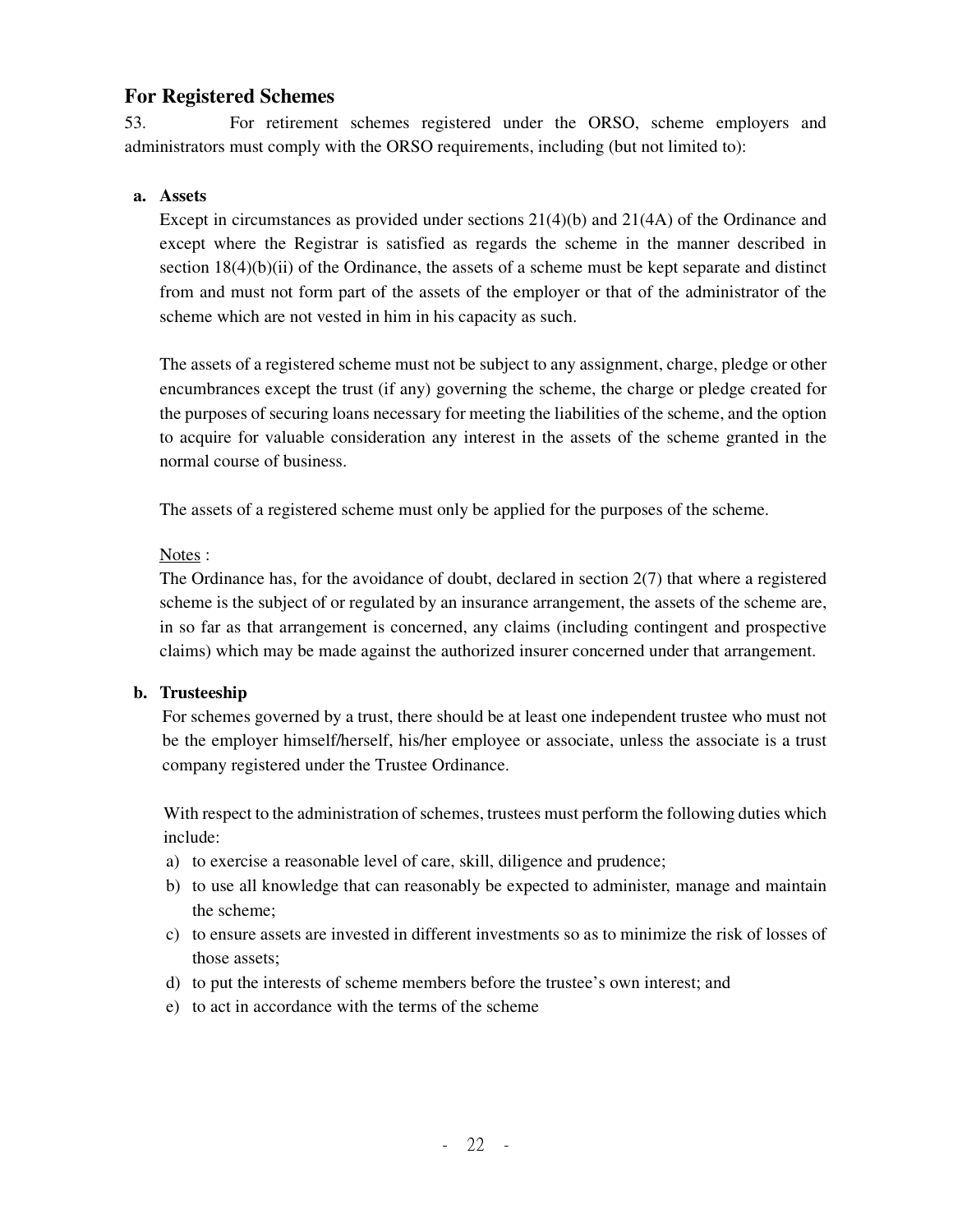#### **c. Investment**

Any loan to the relevant employer of a scheme or his associate out of the scheme's assets is prohibited. Not more than 10% of the assets of the scheme should consist of restricted investments as defined under the Ordinance.

Restricted investment means -

- i) any security of, or issued by, the relevant employer of a registered scheme or an associate of such employer except security issued by an associate of such employer in the form of an option which if exercised will constitute investment in the share capital of a body corporate other than the relevant employer or an associate of such employer; or
- ii) any security in the form of an option which if exercised will constitute investment in the share capital of the relevant employer of a registered scheme or an associate of such employer;

Subject to the extent allowed under section 27(3) of the Ordinance, no asset of the scheme acquired on or after 15 October 1993 should consist of investments in the share capital of a body corporate, which is neither listed on a recognized stock market as defined in the Securities and Futures Ordinance, nor publicly listed on a specified stock exchange.

Section 27(3) of the Ordinance allows -

- i) up to but not exceeding 15% of the assets of the scheme to be invested in the share capital of bodies corporate which share capital is publicly listed on a stock exchange legally established and regulated as a stock exchange in accordance with the laws of the jurisdiction in which it is established and which is other than those stock exchanges mentioned above. However, that 15% should not be in addition to any investments of the same nature held prior to 15th October 1993 and exempted from the restriction of paragraph (c) above;
- ii) the assets of the scheme to be invested in redeemable shares in a mutual fund corporation; and
- iii) investments that derive directly from entitlements attached to investment held prior to 15 October 1993 or acquired as a result of this paragraph, subject to the Registrar's permission which may be given upon satisfying certain conditions.

#### **d. Funding**

Subject to the provisions of the ORSO, the assets of a registered scheme should be sufficient to meet its aggregate vested liability, and such a scheme should be funded in accordance with the terms of the scheme and (where the scheme is a defined benefit scheme) recommendations, if any, contained in the actuarial certificate.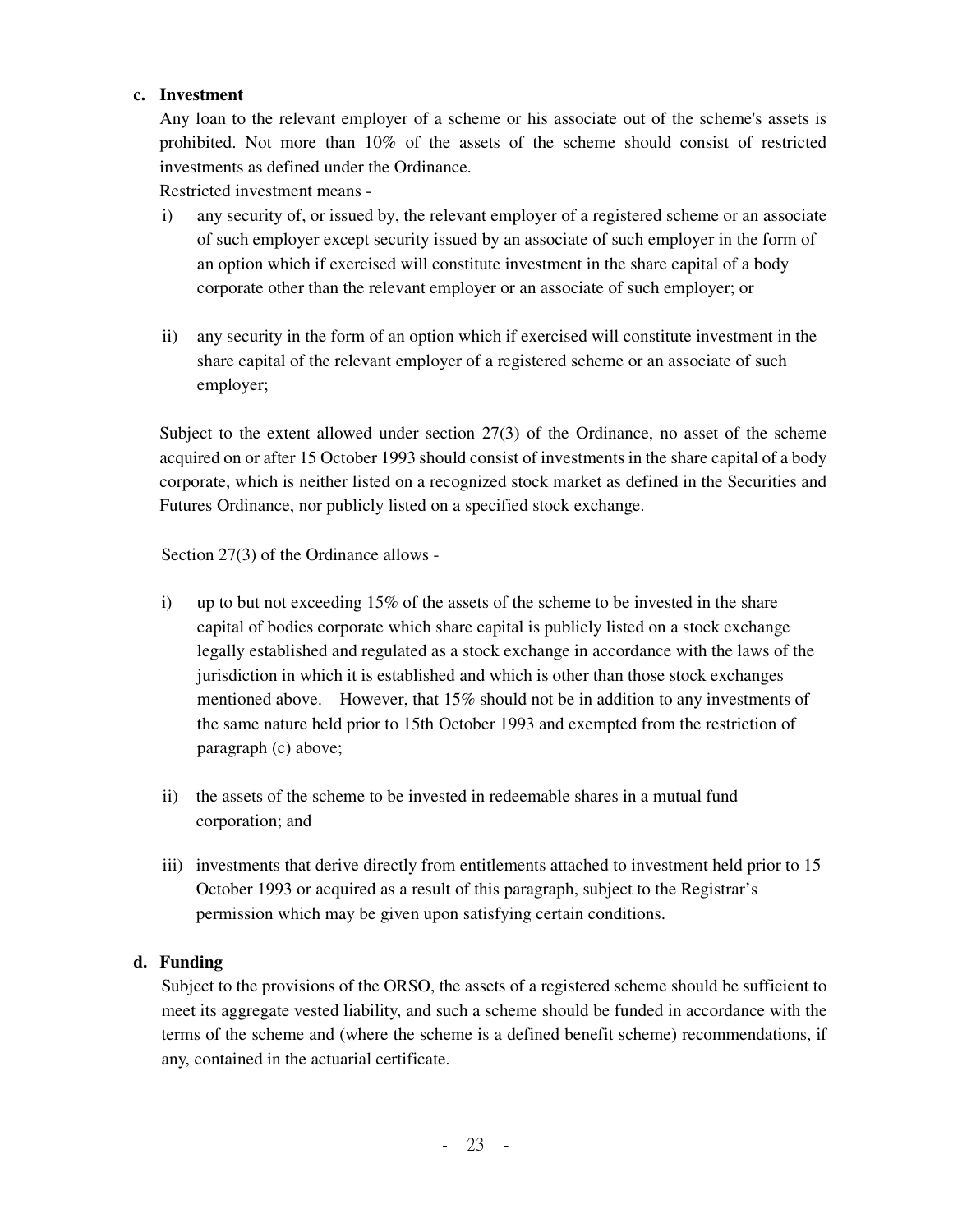Where an existing scheme becomes a registered scheme, it shall be the duty of the relevant employer of the scheme to provide, within the period specified under section 24(3) of the Ordinance, the resources necessary to enable the scheme to meet both its aggregate vested liability and its aggregate past service liability. Generally, any shortfall between the scheme's assets and its aggregate vested liability as identified by the actuary when making an application for registration must be made good within five years from the commencement of the Ordinance. Any shortfall between the scheme's assets and its aggregate past service liability as identified by the actuary must be made good within the period as agreed on between the relevant employer and the administrator of the scheme.

#### **e. Transfer of benefits**

Employers of a scheme (i.e. the receiving scheme) must not accept a transfer of benefits from another registered scheme or exempted scheme (i.e. the transferring scheme) as described in section 70B, unless

- a) the transfer is made in accordance with an agreement between the employers of the receiving scheme and transferring scheme;
- b) the benefits are payable to a member of the receiving scheme who was a member of the transferring scheme; and
- c) the benefits are held in an account in the name of the member under the transferring scheme before the transfer, and in an account in the name of the member under the receiving scheme after the transfer.

#### **f. Annual Return / Actuarial Certificate**

A scheme administrator must keep proper accounts and records of the scheme. After each of the scheme's financial year, the administrator must prepare the financial statements as soon as possible, and submit them to an independent auditor for audit and require the auditor to prepare a report on the accounts.

Employers are also required to appoint an auditor to carry out an audit and give a statement to the administrator's auditor regarding the making of contributions to the scheme. The statement must be sent to the administrator's auditor not later than four months after each financial year of the scheme.

Annual returns, the auditor's reports and audited financial statements must be supplied to the Registrar within six months after the end of a scheme's financial year.

Defined benefit schemes must be reviewed by an actuary once every three years. If the scheme is found to be insolvent, an actuarial review is required every year. The actuary who prepares the actuarial certificate for a scheme must not be (a) the relevant employer of the scheme, (b) an associate or employee of the employer, or (c) a person having a contract of service with the employee referred to in (b).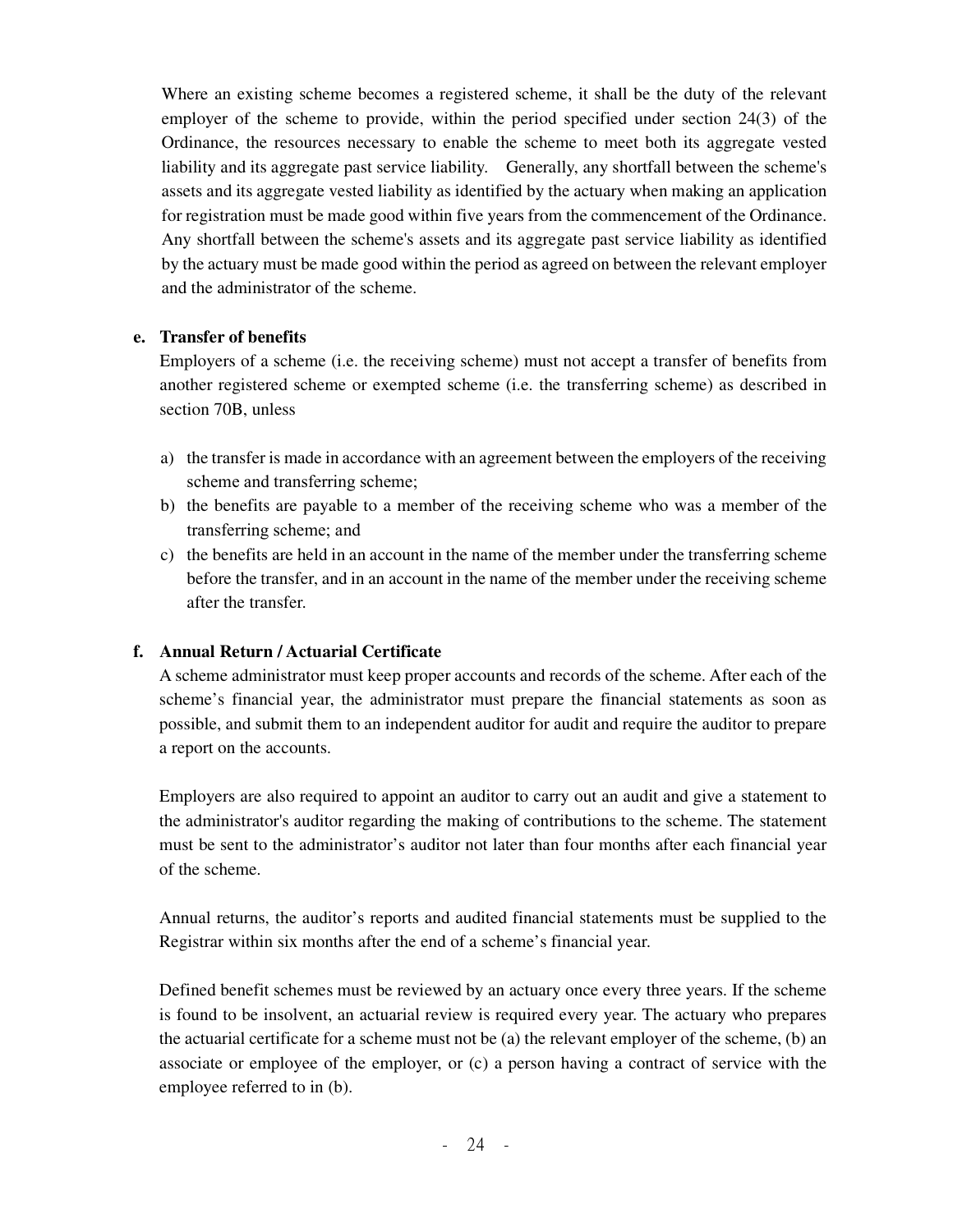A defined benefit scheme's actuarial certificate must be submitted to the Registrar within six months after the end of the relevant financial year.

## **g. Annual written statement by employers**

Within one month after the end of a financial year, employers of a scheme are required to provide the Registrar with a written statement, confirming that at all times during the financial year:

- (a) the scheme has by its terms limited scheme membership to eligible persons;
- (b) all members of the scheme are eligible persons.

## **h. Disclosure of information**

The Ordinance requires that there are adequate arrangements for the disclosure of information concerning the operation of the scheme to individual scheme members and its consultative committee (if one has been formed by election amongst scheme members). In particular, the relevant employer of a registered scheme must -

- I) within two months of an employee joining the scheme or, for an employee who is already a member of the scheme, within two months after registration of the scheme, provide the employee with the information including that concerning the criteria and conditions of membership and how contributions and benefits are calculated and payable under the scheme;
- II) provide each scheme member with an annual statement of his benefit entitlement under the scheme; and
- III) upon the written request of a scheme member who has ceased to be employed, provide particulars of that member's benefits entitlement under the scheme, within 3 months after such cessation.

The employer must also inform scheme members of any amendment to the scheme.

The consultative committee of a registered scheme or any scheme member also has the right to request certain information relating to the scheme from the relevant employer or the designated person. The consultative committee can be formed by election amongst scheme members if the scheme has more than 20 members and the majority of the scheme members agreed to its formation.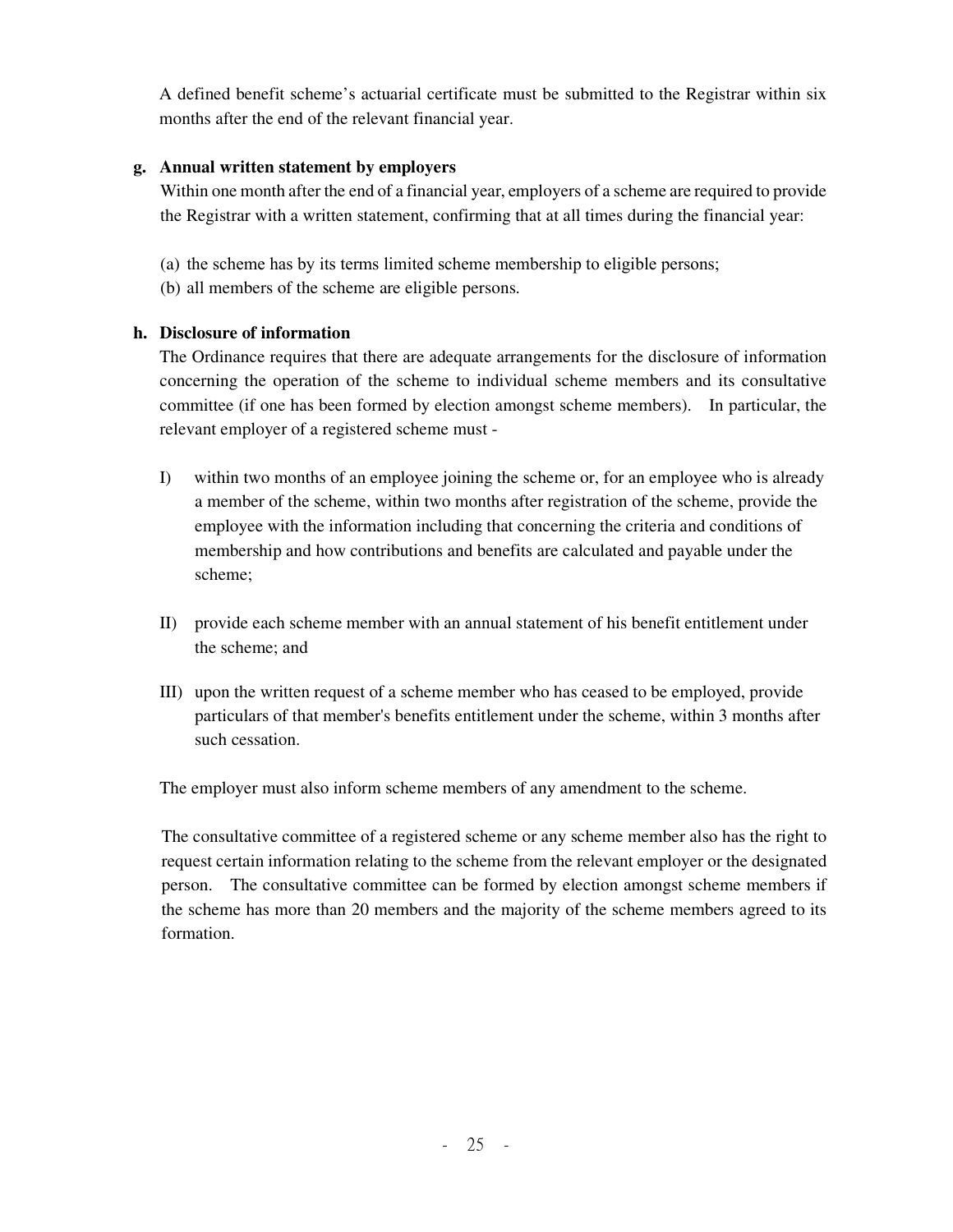#### **i. Notification of changes**

The Registrar must be notified within one month from the following changes:

- the name or address of the scheme administrator and the designated person (notified by the designated person, in a form specified by the Registrar);
- the name or address of the relevant employer (notified by the employer, in a form specified by the Registrar); and
- the administrator / relevant employer / representative employer (notified by the employer, in a form specified by the Registrar).

The Registrar should be notified of any changes in a scheme's domicile as soon as reasonably practicable.

## **j. Notification of reportable events**

If employers or administrators of a scheme become aware of a reportable event that occurred on or after 26 June 2020, they must, within seven working days, give a written notice to the Registrar setting out the particulars of the event, permit the Registrar to inspect the record and provide further details of the event upon the request of the Registrar.

A "reportable event" refers to non-compliance with requirements in relation to scheme assets, members' benefits, funding, trusteeship, investment, transfer of benefits or eligible persons.

## **k. Settlement of periodic fees**

Employers must pay an annual fee to the Registrar within one month after the annual due date, otherwise a surcharge equal to the amount of the unpaid fee will be imposed. The annual due date refers to the last day of each period of 12 months during which the scheme continues to be a registered scheme and beginning on the first or any subsequent anniversary of its registration. The annual fee is \$3,700 for an individual scheme and \$1,800 for a pooled scheme.

Employers can pay in Hong Kong dollar by crossed paper cheque, bank draft or e-cheque made payable to "MPFA Administration Account". Payment by e-cheque should be made via the e-Cheque Collection Portal (http://echeque.mpfa.org.hk).

#### **l. Termination / winding up of registered scheme**

Employers and designated persons of a scheme must, within 14 days after the winding up or termination process of the scheme commences, give a written notice to the Registrar and each member of the scheme.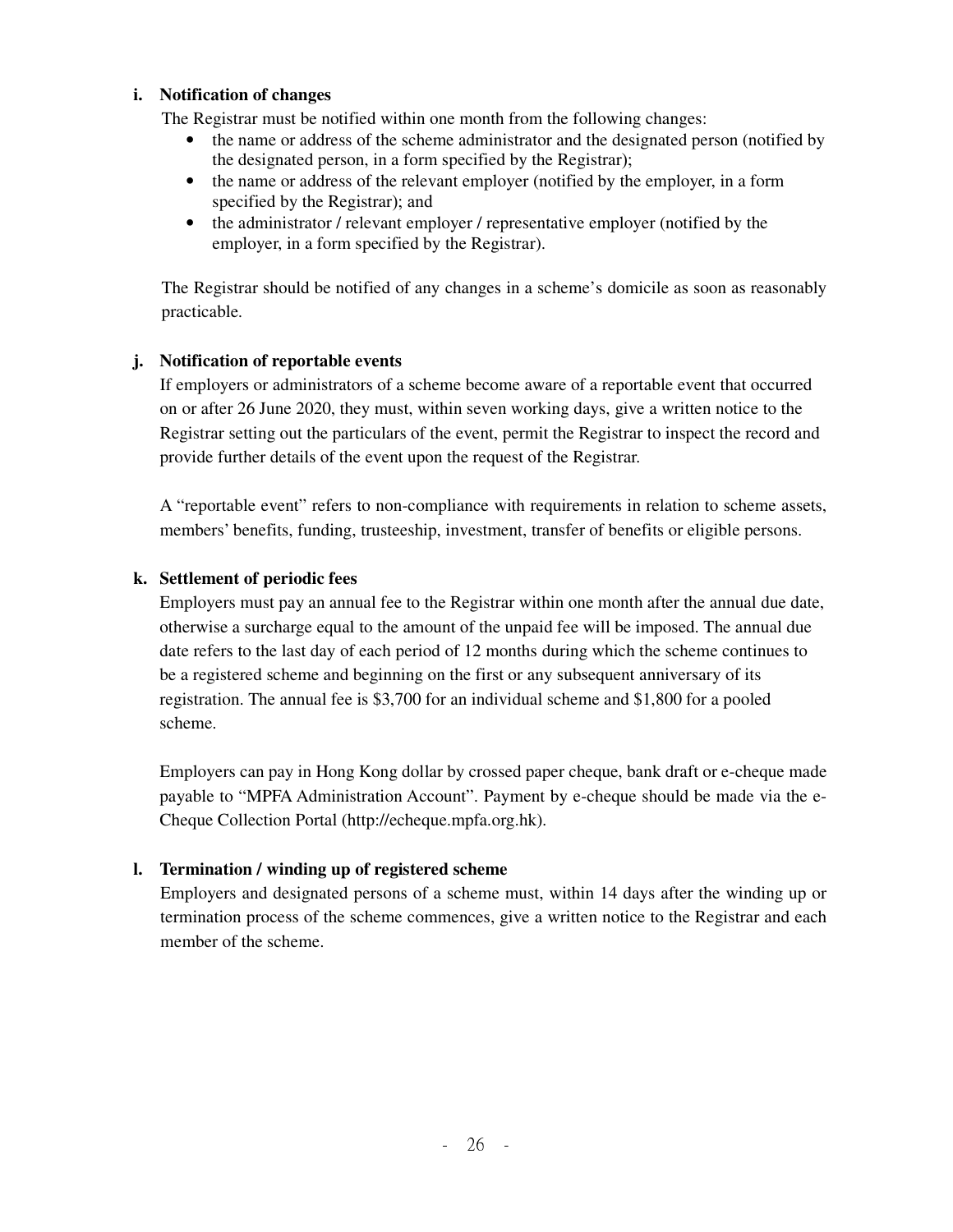# CHAPTER 5

# **JURISDICTION OF THE HONG KONG COURTS**

54. In respect of a Hong Kong domiciled scheme whose registration has been cancelled, the Court of First Instance may -

- (a) under section 48 of the Ordinance, upon an application being made to it by either the Registrar, the relevant employer or any scheme member, order that the scheme be wound up; and
- (b) under section 57 of the Ordinance, upon an application being made by the liquidator on behalf of the beneficiary of the scheme which is subject to a winding up order, give judgment against the respondent in the application (who may be the relevant employer, administrator or any person who is concerned with the operation and management of the scheme) in favour of the beneficiary for any shortfall between his vested benefits under the scheme as at the date of the commencement of the winding up and the amount received by him, if the Court is satisfied that the shortfall is caused by the act or omission of the respondent.

55. In respect of an offshore occupational retirement scheme which is, or has at any time been a registered scheme, section 74 of the Ordinance provides that the Court of First Instance shall have jurisdiction to hear and determine (in accordance with the law of the scheme's domicile) -

- (a) whether or not under the scheme a particular person is entitled (or prospectively entitled) to benefit at all or is entitled (or prospectively entitled) to a benefit or benefits of a particular kind; and
- (b) the amount of any benefit to which any particular person is entitled, or prospectively entitled, under the scheme.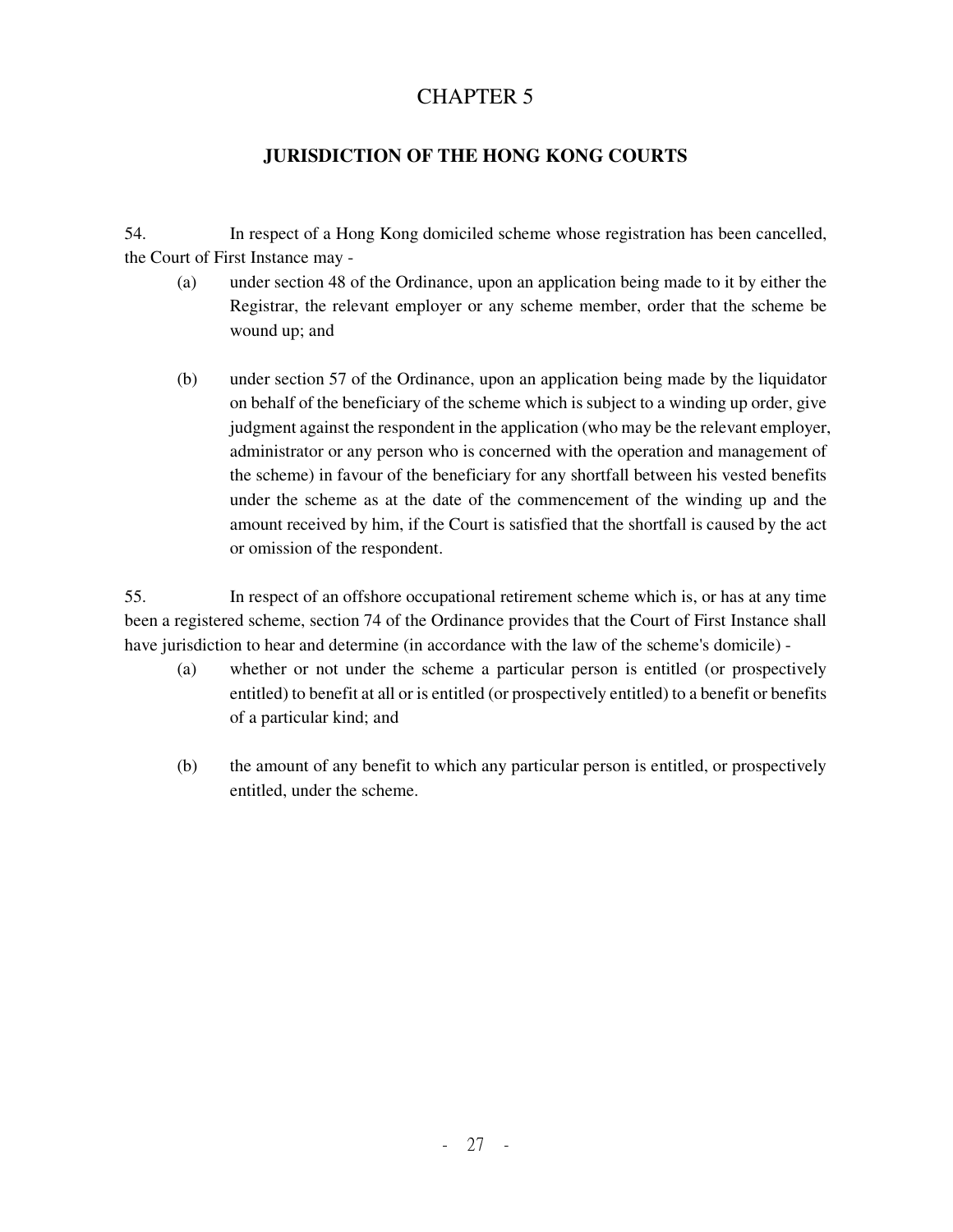# CHAPTER 6

## **POWERS OF THE REGISTRAR TO INTERVENE**

56. The provisions conferring on the Registrar to conduct investigation and/or inspection for ascertaining compliance with the statutory requirements under the Ordinance in relation a registered scheme or an exempted scheme are set out in Part VIIIA of the Ordinance.

## **For Exempted Schemes**

57. When an exempted scheme fails to comply with the requirements of the Ordinance applicable to exempted schemes, the Registrar may withdraw the exemption certificate of the scheme. Section 11(1) of the Ordinance provides for the circumstances under which the Registrar may consider to withdraw an exemption certificate. Such circumstances include where:

- (a) (if the exemption certificate is granted by virtue of the offshore scheme's registration or approval by an overseas authority) the scheme has ceased to be registered or approved by the overseas authority or that overseas authority has ceased to perform functions which are generally analogous to that conferred on the Registrar by the Ordinance;
- (b) (if the exemption certificate is granted on the grounds of limited number of Hong Kong members) more than 10% or 50 of the members of the scheme, whichever is less, are Hong Kong permanent identity card holders;
- (c) a condition imposed or amended for exemption of the scheme is not complied with;
- (d) the periodic fee for exempted scheme together with surcharges (if any) are not paid accordingly;
- (e) the required documents mentioned in paragraph 52 above are not submitted;
- (f) any requirement of section  $67(2)(ga)$  of the Ordinance (dealing with the annual return, written statement) is not complied with;
- (g) the requirement of transfer of benefits is not complied with for the scheme;
- (h) any term of the scheme allows a person other than an eligible person to be a member of the scheme;
- (i) not all members of the scheme are eligible persons;
- (j) the scheme is not, or has ceased to be, an occupational retirement scheme; and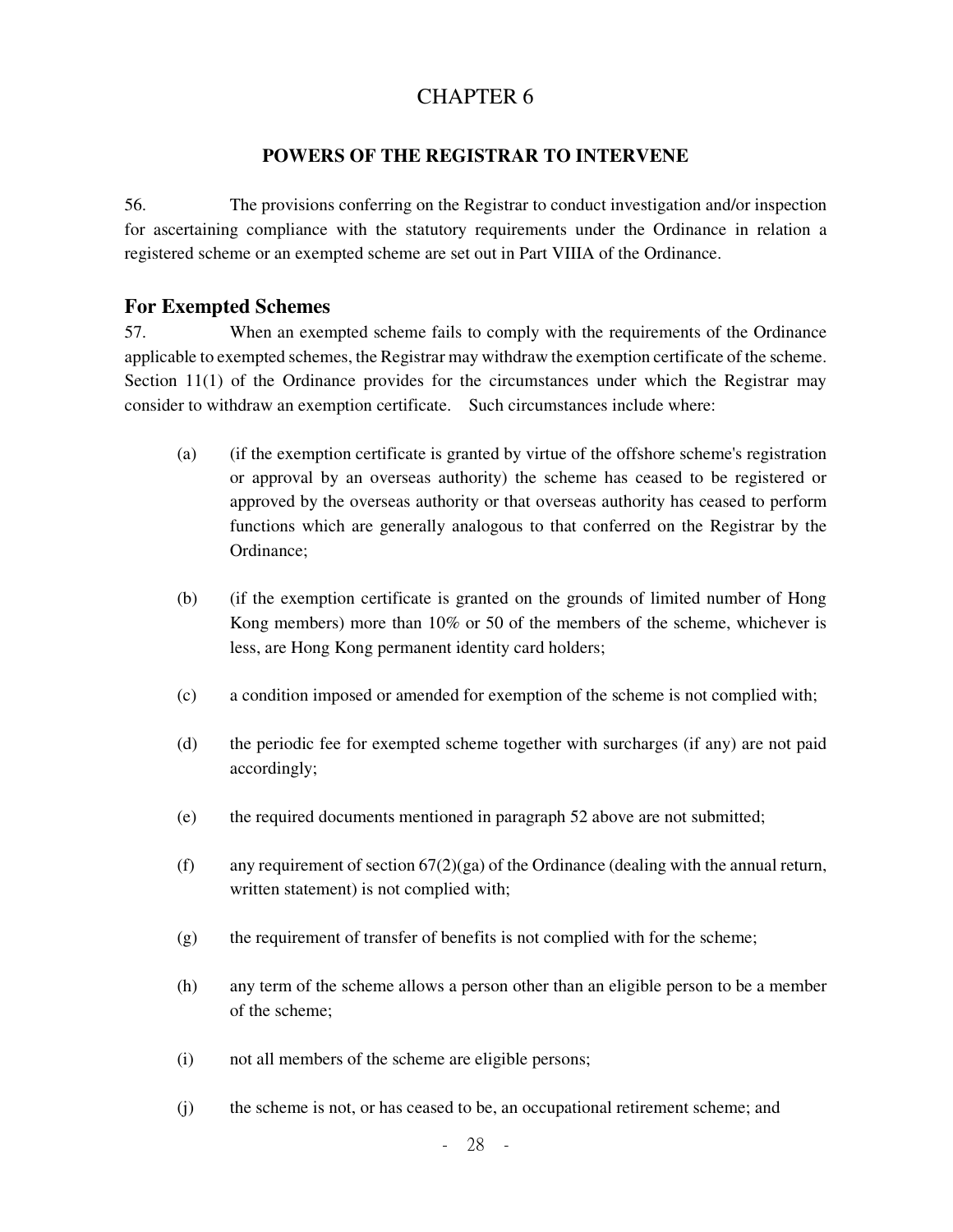(k) the withdrawal is in the public interest.

58. There are procedures governing the Registrar's proposal to withdraw an exemption certificate and for notifying the relevant employer and members of a scheme. There are also opportunities for the relevant employer to make representations and appeal to an Appeal Board against the withdrawal of the exemption certificate.

# **For Registered Schemes**

59. Where the Registrar receives evidence that a registered occupational retirement scheme is not properly funded or administered or where the Registrar reasonably believes that there exist or existed circumstances which may prejudice the interests of the scheme members, he may, where appropriate, exercise his interventionary powers which include the following:

- (a) require the relevant employer or the trustee of the scheme to take necessary steps to ensure compliance with the trusteeship requirement and to inform him whether such steps have been taken (section 26(1) of the Ordinance);
- (b) require the administrator of the scheme to ensure compliance with the investment requirement (section 27(7) of the Ordinance);
- (c) (for defined benefit scheme) require the administrator of the scheme to submit an actuarial report on such matters as specified by him (section  $31(3)(b)$ ) of the Ordinance);
- (d) require the designated person of the scheme to submit an auditor's report on such matters and an account of such description as specified by him (section  $32(2)(a)$  of the Ordinance);
- (e) (for defined benefit scheme) require the designated person of the scheme to supply an actuarial certificate in such form as specified by him (section  $32(2)(b)$ ) of the Ordinance);
- (f) require the designated person or the relevant employer of the scheme to supply information or documents relating to the investment requirement under section 27 of the Ordinance, and to supply such information relating to any accounts and records kept under section 20(1) of the Ordinance (section 33 of the Ordinance);
- (g) appoint a person to conduct an inquiry as regards the scheme (section 36 of the Ordinance); and
- (h) cancel the registration of the scheme (section 45 of the Ordinance).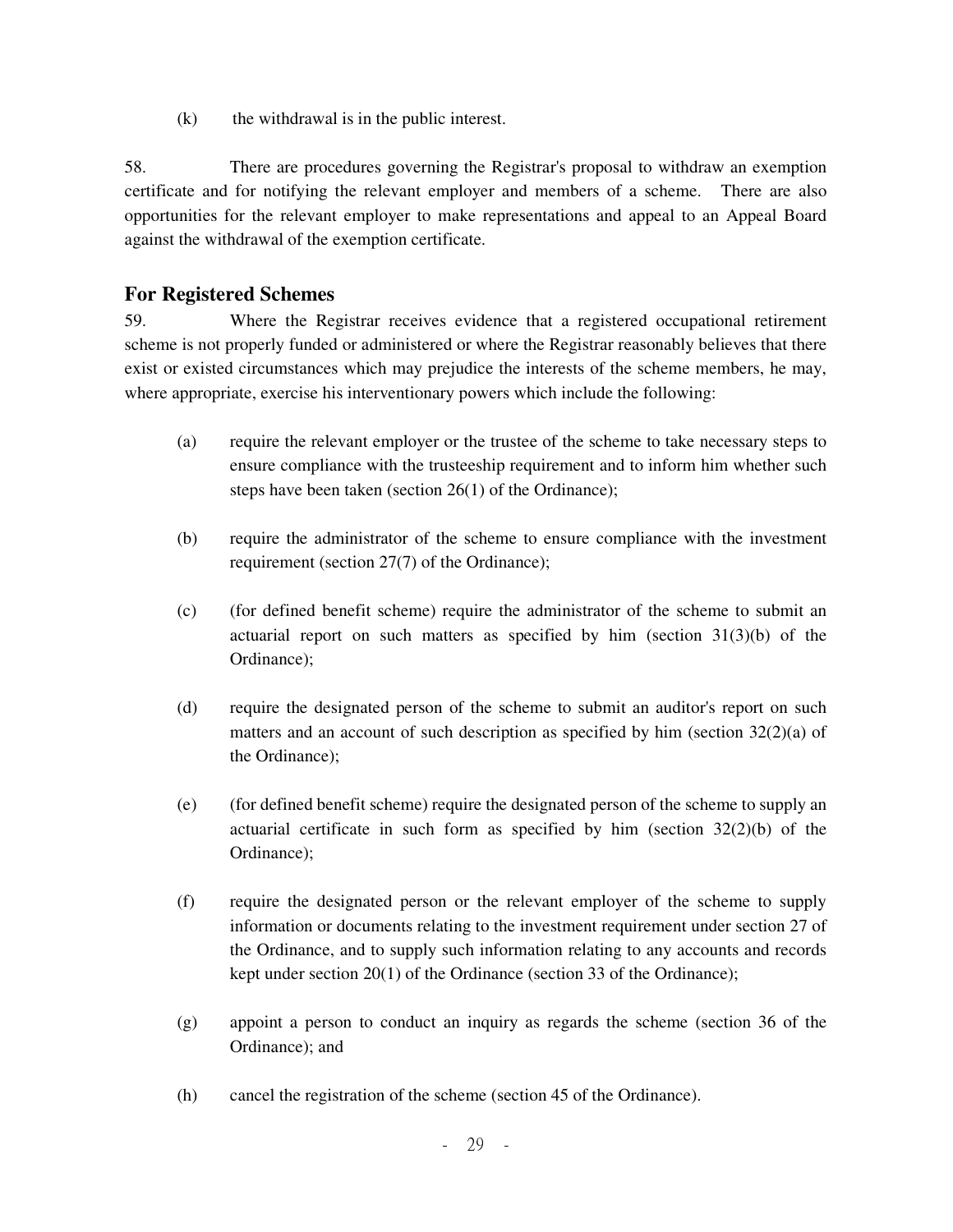#### **Enforcement by de-registration and winding up**

60. When a registered scheme fails to comply with certain requirements of the Ordinance, the Registrar may cancel the registration of the scheme. Section 42 of the Ordinance provides for the circumstances under which the Registrar may consider it necessary to take such interventionary action. Such circumstances include:

- (a) a condition imposed or amended for registration of the scheme is not complied with;
- (b) any requirement of section 20 of the Ordinance (dealing with the keeping of proper accounts and records, etc.) is not complied with;
- (c) any requirement of section  $20A(1)$ , (2) or (3) of the Ordinance (dealing with the requirements in relation to certain terms) is not complied with;
- (d) the requirement of section 21 of the Ordinance (dealing with the requirements in relation to assets) is not complied with;
- (e) any requirement of section 24 of the Ordinance (dealing with the funding requirements) is not complied with;
- (f) any requirement under section 26(1) of the Ordinance (dealing with the independent trusteeship requirement) is not complied with;
- (g) any requirement under section 27 of the Ordinance (dealing with the investment requirement) is not complied with;
- (h) the requirement of section 28(3) of the Ordinance (dealing with the payment of periodic fee for registered schemes) is not complied with;
- (i) a notice has been given under section 29(1) (concerning the termination or winding up of a registered scheme);
- (j) any requirement of section 30(1) or (2) of the Ordinance (dealing with the annual return and written statement) is not complied with;
- (k) the requirement of section 31 of the Ordinance (dealing with the periodic actuarial certification) is not complied with;
- (l) any requirement under section 32(1) of the Ordinance (dealing with the Registrar's request for certain reports and certificates) is not complied with;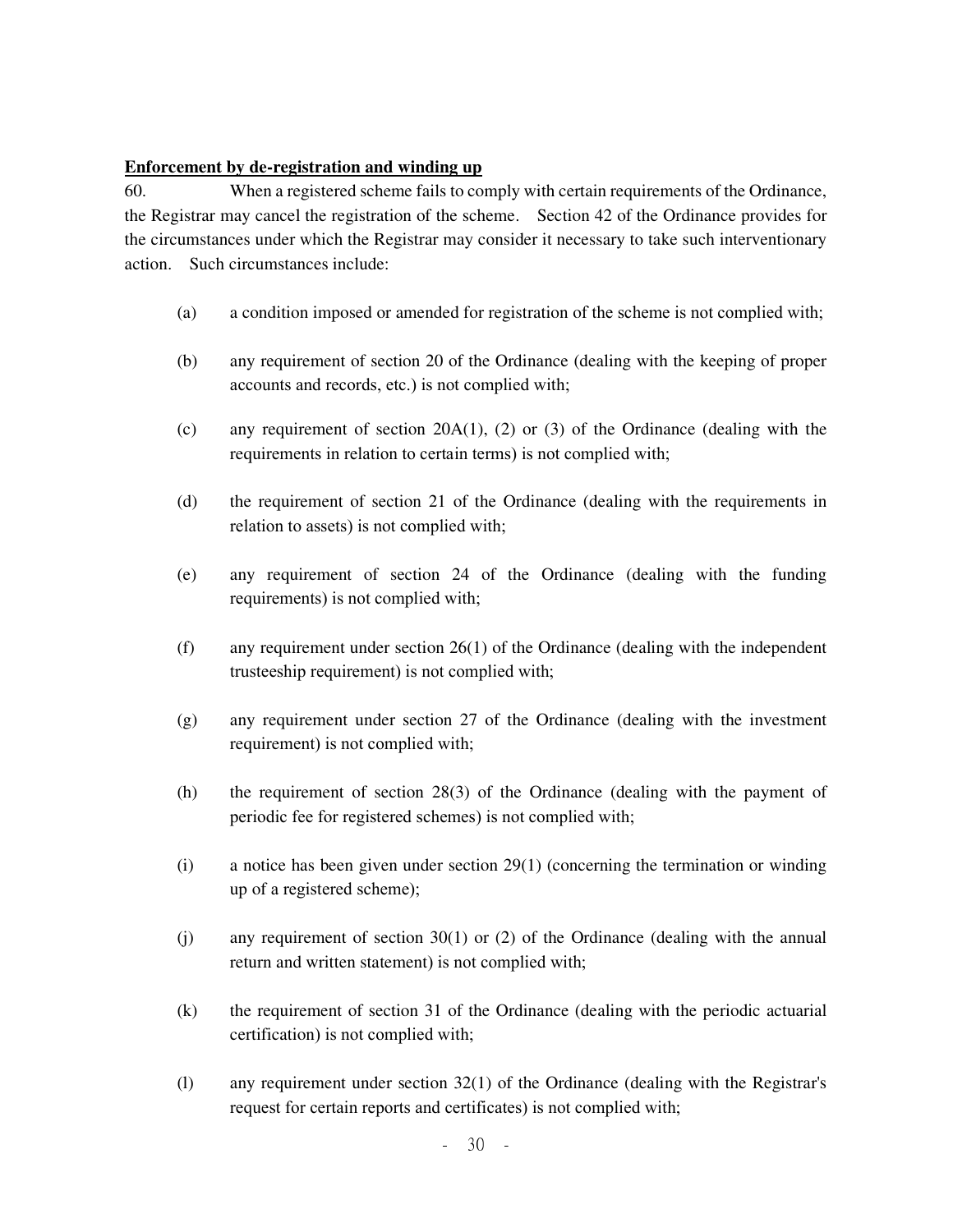- (m) any requirement under section 33(1) or (1A) of the Ordinance (dealing with the Registrar's request for information, etc.) is not complied with;
- (n) the requirement of section 37 of the Ordinance (dealing with the change of domicile) is not complied with;
- (o) the requirement under section 39 of the Ordinance (dealing with the replacement of designated person or the person who has made the submission to the jurisdiction of the Court of First Instance) is not complied with;
- (p) any requirement of section  $67(2)(\text{gab})$  of the Ordinance (dealing with the written statement) is not complied with;
- (q) the requirement of transfer of benefits is not complied with for the scheme;
- (r) the Registrar, after careful consideration of the information available to him, believes that cancellation of registration of the scheme will be in the interests of the scheme members as a whole (section 42(o) of the Ordinance);
- (s) any term of the scheme allows a person other than an eligible person to be a member of the scheme;
- (t) not all members of the scheme are eligible persons;
- (u) the scheme is not, or has ceased to be, an occupational retirement scheme; and
- (v) the cancellation of the registration of the scheme is in the public interest.

61. There are procedures governing the Registrar's proposal to cancel registration and for notifying the relevant employer, designated person and members of a scheme. There are also opportunities for the relevant employer to make representations and appeal to an Appeal Board against the cancellation.

62. Where the Registrar issues or intends to issue a proposal to cancel the registration of a registered scheme, the Court may on an application by the Registrar order the freezing of the assets of the scheme under section 44 of the Ordinance.

63. In respect of a Hong Kong domiciled scheme whose registration has been cancelled, the Registrar may, pursuant to section 48 of the Ordinance, apply to the Court for the winding up of the scheme. The Ordinance also provides that the relevant employer or the scheme members may themselves apply to the Court for the winding up.

64. Upon the making of an order for the winding up of the scheme, the Court shall appoint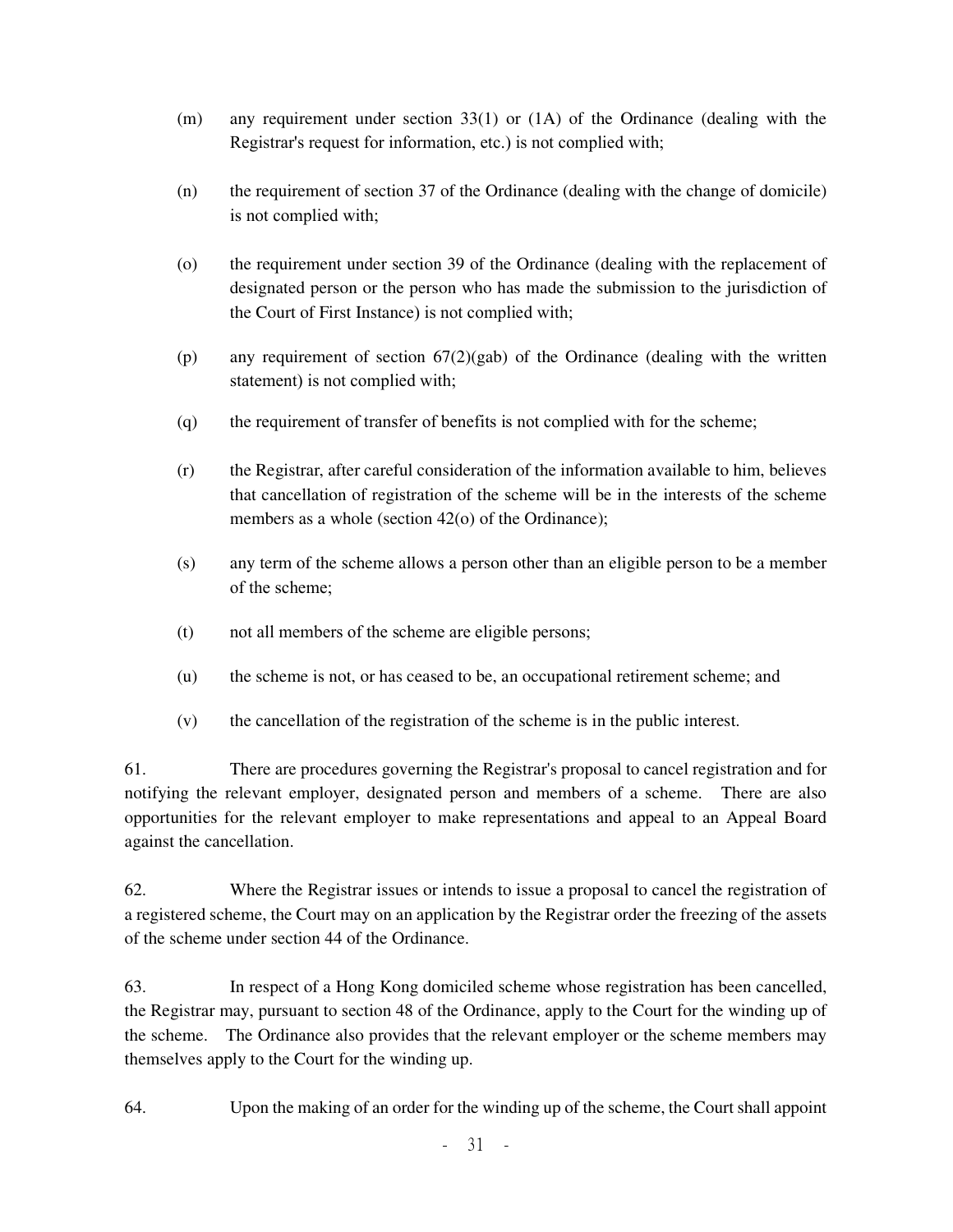a liquidator to conduct the winding up of the scheme and to perform related functions under the Ordinance. The winding up provisions of Hong Kong domiciled schemes are set out in Part VII of the Ordinance.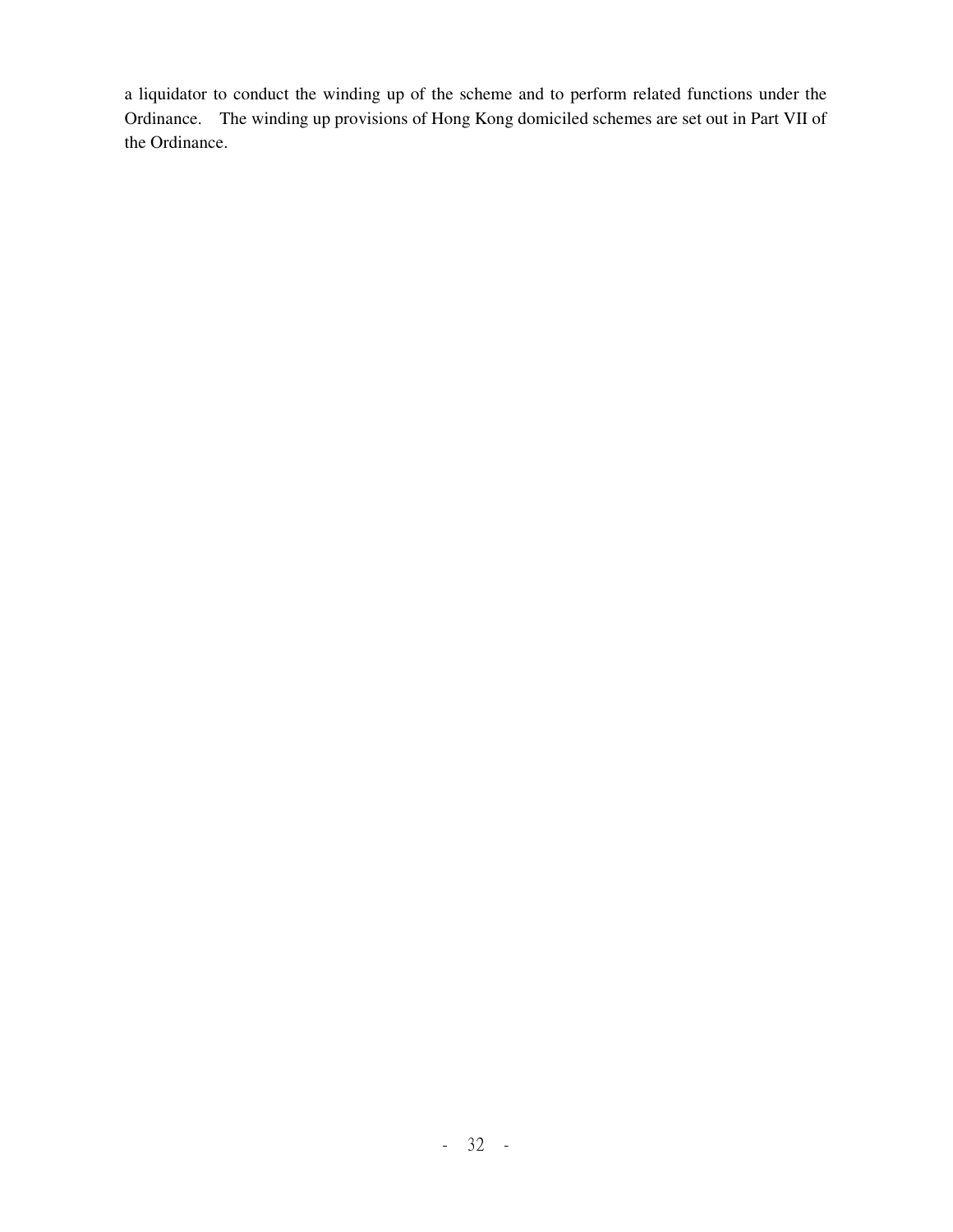The Mandatory Provident Fund Schemes Authority assumes the role of the Registrar of Occupational Retirement Schemes in administering the Occupational Retirement Schemes Ordinance since 10 January 2000.

| Address                   |                      | : The Registrar of Occupational Retirement Schemes<br>Level 8, Kowloon Commerce Centre,<br>51 Kwai Cheong Road, Kwai Chung,<br>New Territories<br>Hong Kong |
|---------------------------|----------------------|-------------------------------------------------------------------------------------------------------------------------------------------------------------|
| Telephone No. : 2292 1000 |                      |                                                                                                                                                             |
| Hotline                   |                      | : 29180102                                                                                                                                                  |
| Fax No.                   |                      | : 31467374                                                                                                                                                  |
| Home Page                 | $\ddot{\phantom{0}}$ | http://www.mpfa.org.hk                                                                                                                                      |
|                           |                      | E-mail Address : mpfa@mpfa.org.hk                                                                                                                           |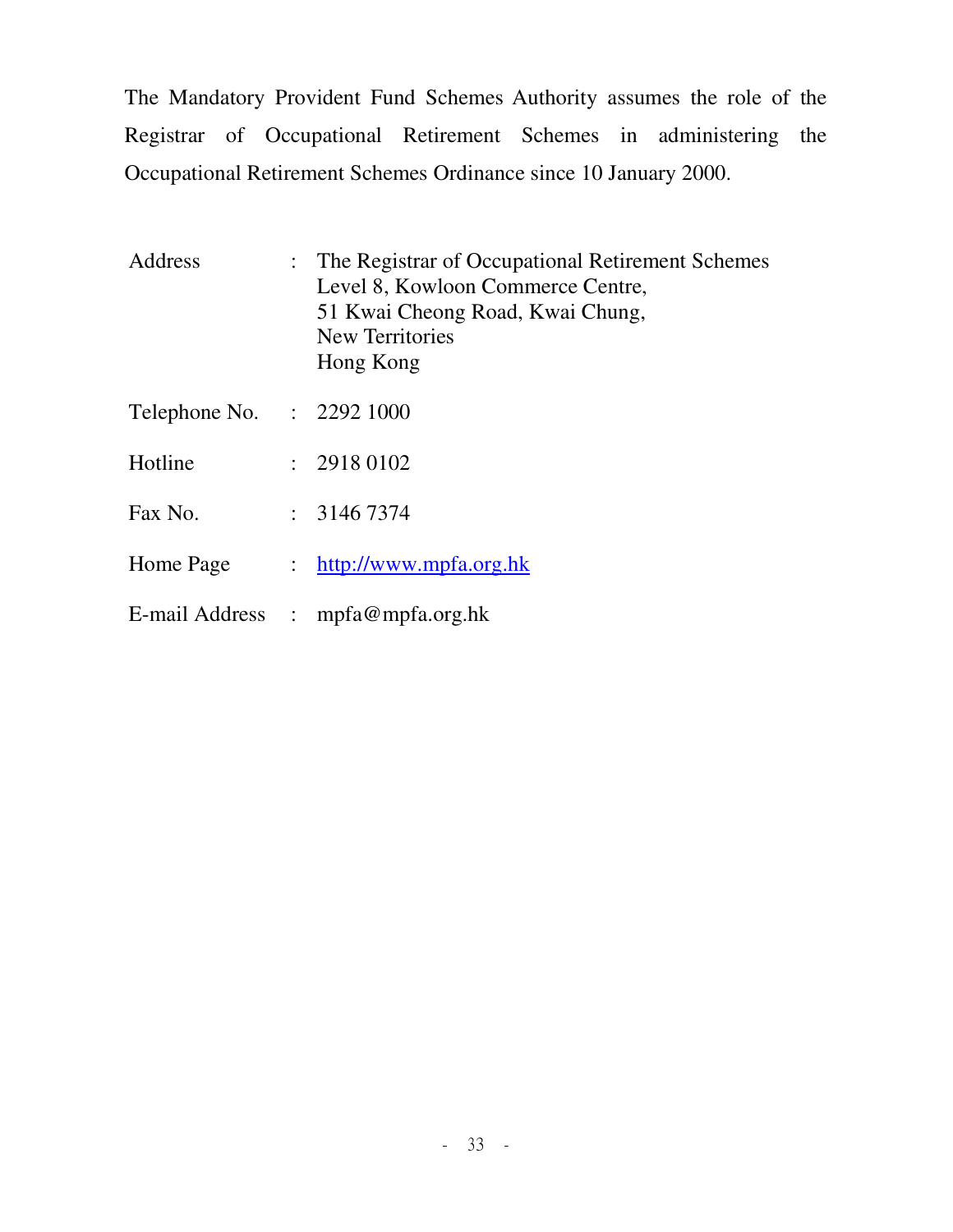